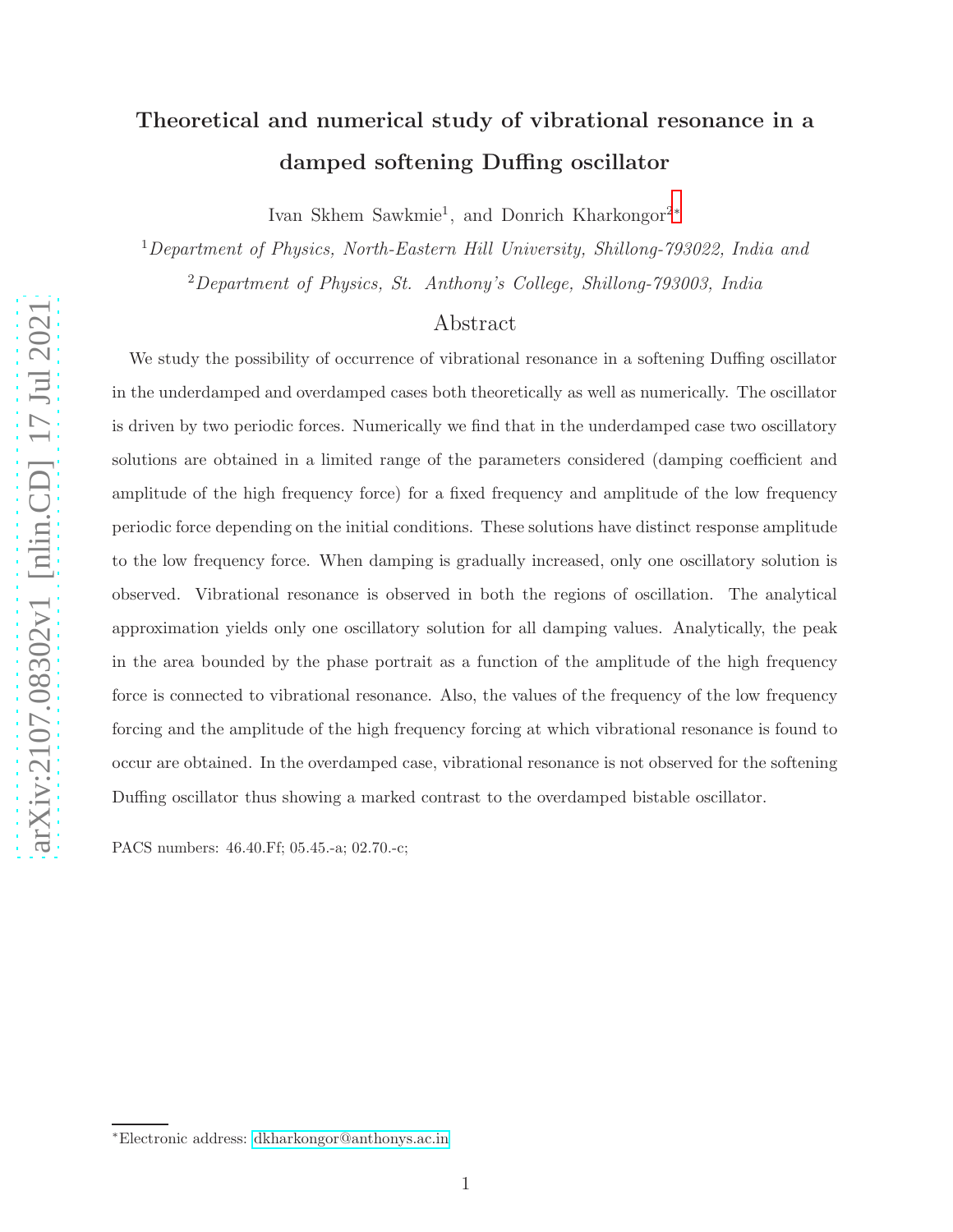## I. INTRODUCTION

In conventional resonance the response of a system becomes optimum when the frequency of the input signal becomes comparable with the natural frequency of oscillation of the system. In the past few decades, different types of resonance such as chaotic resonance [\[1\]](#page-19-0), ghost-vibrational resonance [\[2\]](#page-19-1), coherence resonance [\[3\]](#page-19-2), stochastic resonance (SR), vibrational resonance (VR), etc, has been studied by changing other parameters instead of the frequency of the input periodic signal. In this work, we study the phenomenon of VR which occurs when the system is driven by two periodic forces of different frequencies. VR closely resembles the phenomenon of SR which has been found to occur in many systems [\[4](#page-19-3)[–11\]](#page-20-0). In the case of SR, the input periodic signal is added to a noisy environment. The response of the system shows peaking behavior when the noise strength is at an optimum value. However, in the case of VR, the response of the system to a low-frequency periodic force shows peaking behavior when the amplitude of a high frequency force is varied. In VR, the high frequency signal takes the place of the noise term of SR.

VR was first reported numerically in [\[12\]](#page-20-1) for both the overdamped and the underdamped bistable oscillator. The first experimental evidence of VR was obtained in an analog electronic circuit designed to model the overdamped bistable oscillator [\[13\]](#page-20-2). The first analytical treatment of VR was carried out for the underdamped bistable oscillator [\[14\]](#page-20-3). Over the course of the last two decades much work has been devoted in the study of VR. VR has been reported in various systems. For example, it occurs in electronic circuits based on Chua's diode and also in the FitzHugh-Nagumo model [\[15\]](#page-20-4), in systems with multiplicative noise  $|16|$  and additive noise  $|17|$ , in the asymmetric Duffing oscillator  $|18|$ , systems with feedforward network [\[19](#page-20-8)], multistable systems with time delay [\[20](#page-20-9)] and without time delay [\[21](#page-20-10)], fractional order potential systems [\[22](#page-20-11)], quintic oscillators [\[23\]](#page-20-12), in asymmetrical deformable potentials [\[24\]](#page-20-13), in a vertical cavity surface emitting laser [\[25\]](#page-20-14), in biharmonically driven plasma systems [\[26\]](#page-20-15), in an inhomogeneous medium with periodic dissipation [\[27\]](#page-20-16), and in randomly connected neural networks [\[28](#page-20-17)]. Recently, VR has been observed in a bistable van der Pol-Mathieu-Duffing oscillator [\[29\]](#page-20-18), in an asymmetric Toda potential with periodic damping term [\[30](#page-21-0)] and in a dual-frequency-driven gyroscope excited parametrically in addition to an additive periodic force [\[31](#page-21-1)]. VR in conjunction with cascaded varying stable state non-linear systems have been found to detect faults in a rotating machine submerged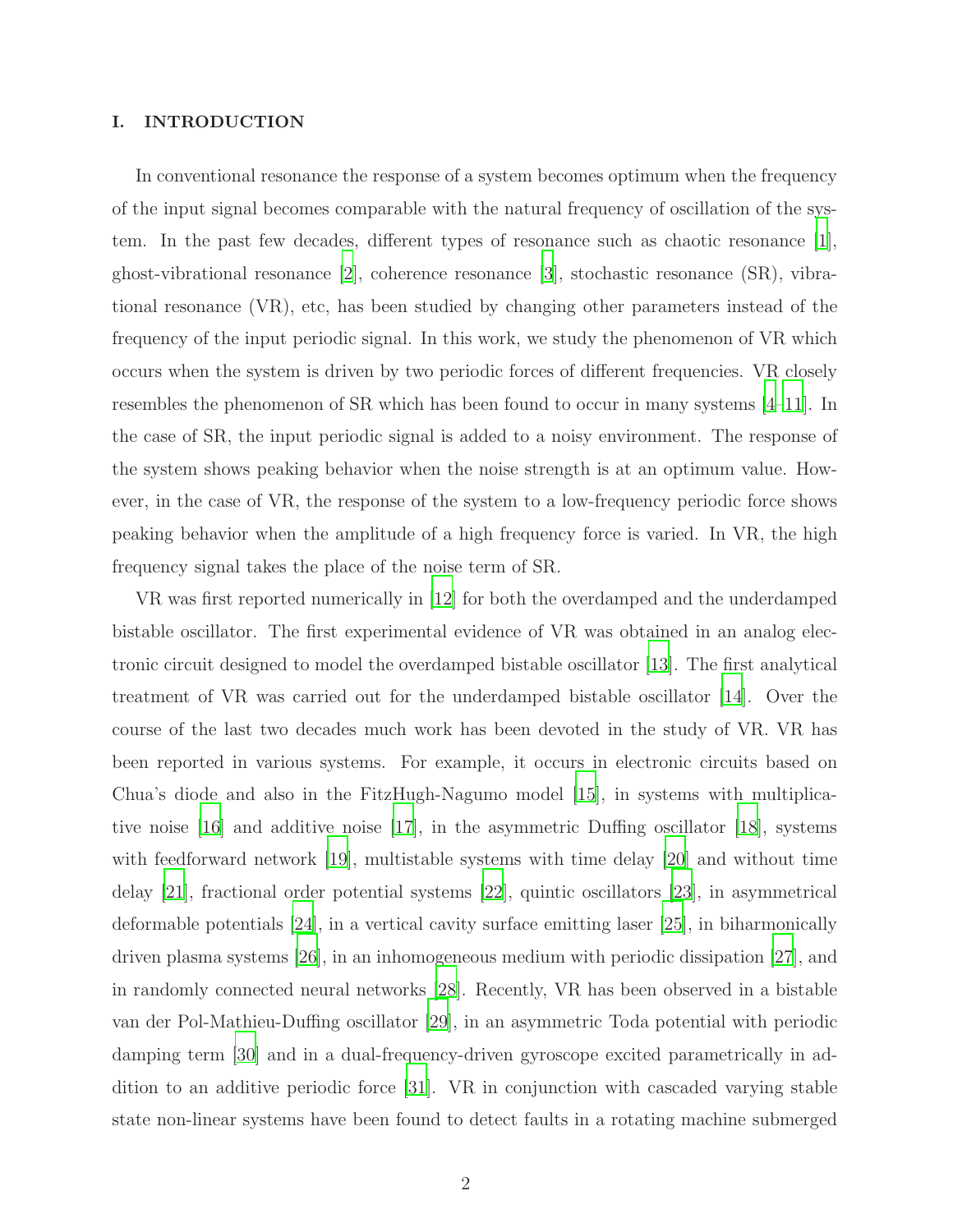in background noise [\[32](#page-21-2)].

In the present work, we investigate whether VR is observed in a softening Duffing oscillator (SDO), both theoretically as well as numerically, in the underdamped and overdamped regimes.

The potential describing the SDO in the absence of damping is

$$
V(x) = \frac{ax^2}{2} + \frac{bx^4}{4}
$$
 (1.1)

with  $a > 0$  and  $b < 0$ . This potential has one minimum at  $x = 0$  and two maxima at  $x = \pm \sqrt{\frac{-a}{b}}$ . It is a single-well with a double-hump. The well becomes deeper and narrower as a is increased when  $b = -a$ . When a is kept constant, the well becomes wider and deeper as  $b \to 0$ . When b is kept constant, the well becomes wider and deeper as a is increased. Fig. 1 shows the SDO for various  $a$  and  $b$  values. In our study, we fix the value of  $a = 1$ and  $b = -\frac{1}{6}$  $\frac{1}{6}$  (see inset of Fig. 1), throughout.



FIG. 1: The figure shows the SDO potential described by Eq.(1.1) for various a and b values. The inset is the SDO potential used to study in this work.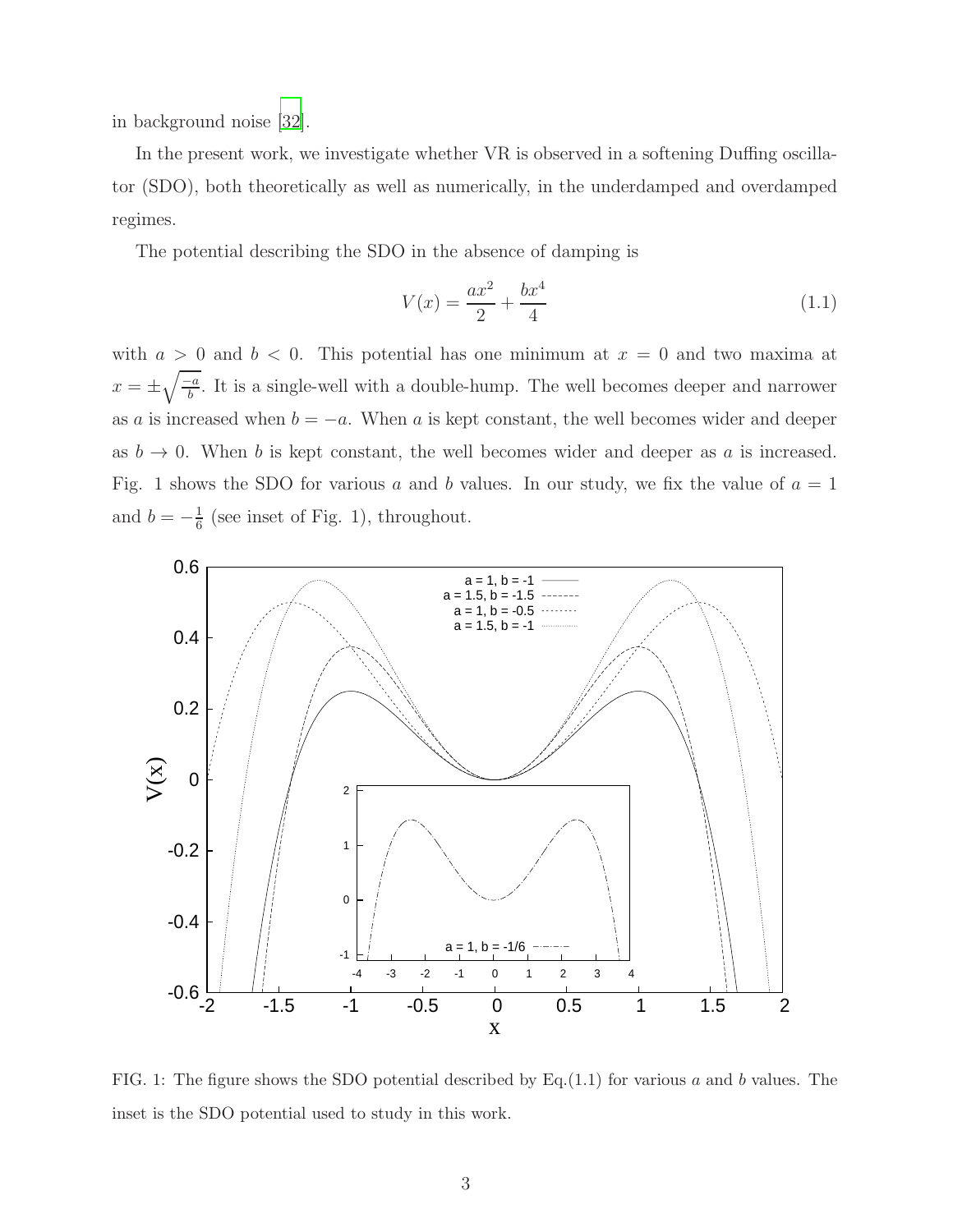The SDO is a paradigm for many non-linear systems [\[33\]](#page-21-3). For example, a harmonically excited pendulum of length l whose potential is truncated upto third order in angular displacement  $\theta$  is described by the SDO. To the best of our knowledge, VR in the SDO has not yet been studied extensively. In [\[34\]](#page-21-4) the authors concluded analytically that for the underdamped SDO atmost one VR is possible and multi-VR is excluded. We draw inspiration from their work and extend the study further.

The outline of this paper is as follows. In Sec. II, the equation of motion for the underdamped case is formed. Using the method of direct separation of motions [\[13](#page-20-2), [35\]](#page-21-5), the theoretical approximation for the response amplitude Q of the slow motion is obtained. The response amplitude is the quantifier of VR. In a certain range of the amplitude q of the highfrequency force and the damping coefficient  $\gamma$ , we numerically show that two locked solutions (oscillatory) of the underdamped SDO are obtained in addition to the unbound solution. The two locked solutions lead to two different values of Q. As a result of this, ensemble averaging for Q is carried out for the numerical procedure. The analytical predictions are compared with the numerical calculations. We also present a plausible analytical explanation for the occurrence of VR. In Sec. III, the analytical treatment and numerical results are presented for the overdamped SDO. The conclusions based on our study are given in Sec. IV.

#### II. THE UNDERDAMPED CASE

The equation of motion of the underdamped SDO driven by two periodic forces of frequencies  $\Omega$  and  $\omega$  with amplitudes q and f respectively is given by

$$
\ddot{x} + \gamma \dot{x} + ax + bx^3 = f \cos\omega t + g \cos\Omega t \tag{2.1}
$$

where  $\gamma$  is the damping coefficient and  $\Omega \gg \omega$ .

# A. Theoretical description of vibrational resonance

An approximate analytical solution of Eq. (2.1) is found by the method of direct separation of motions. According to this method, a solution is obtained in the form of

$$
x = X(t) + \Psi(t, \Omega t) \tag{2.2}
$$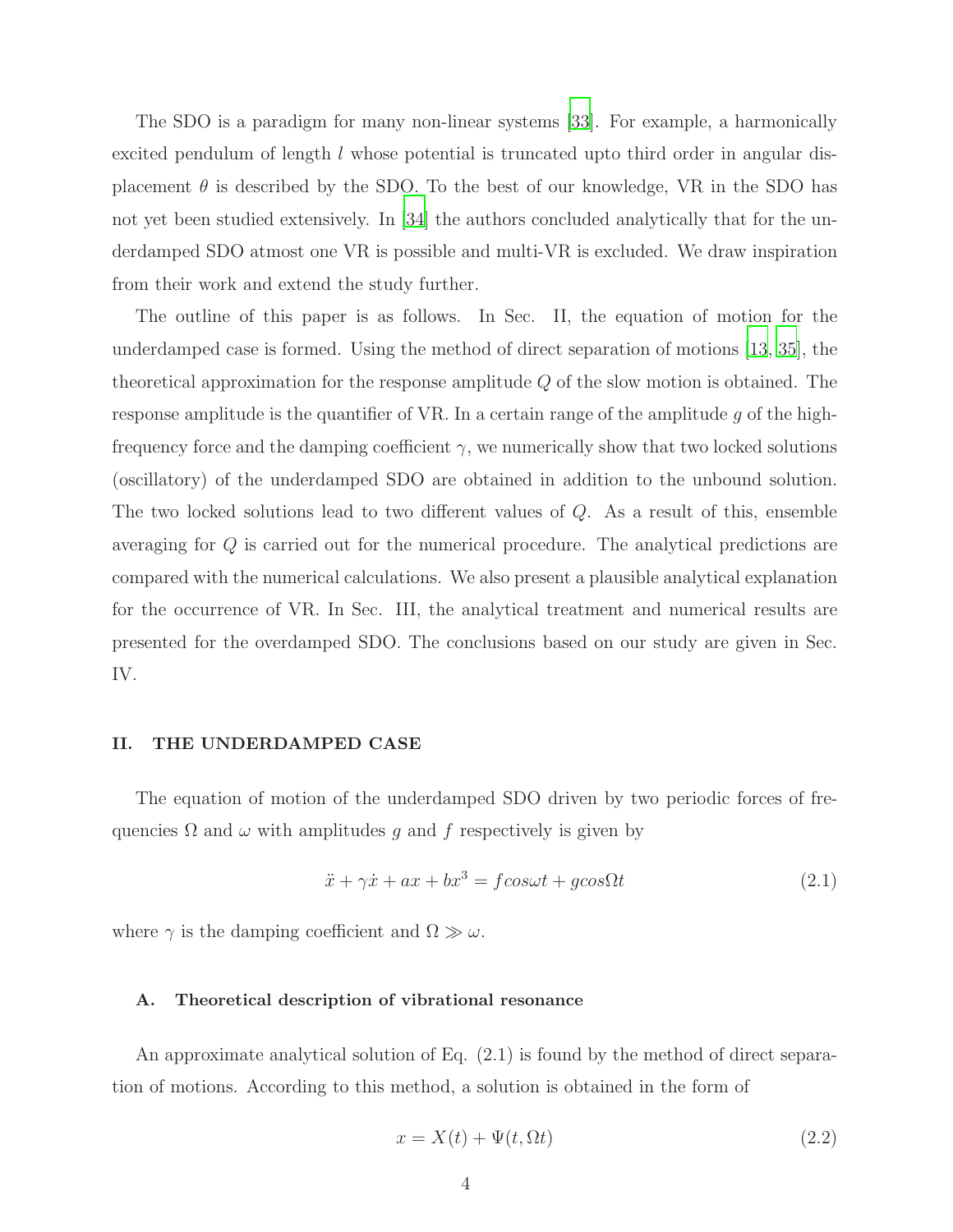where  $X(t)$  describes the slow motion and  $\Psi(t, \Omega t)$  is a  $2\pi$  periodic function of time  $\tau = \Omega t$ with mean zero wrt  $\tau$ ,

i.e. 
$$
\Psi(t, \tau) \geq \frac{1}{2\pi} \int_0^{2\pi} \Psi(t, \tau) dt = \overline{\Psi}(t, \tau) = 0
$$

Putting Eq. (2.2) into Eq. (2.1) and averaging over one cycle of  $\tau$ , we have the following equation for X and  $\Psi$ :

$$
\ddot{X} + \gamma \dot{X} + aX + bX^3 + b\overline{\Psi^3} + 3bX\overline{\Psi^2} = f\cos\omega t
$$
  

$$
\ddot{\Psi} + \gamma \dot{\Psi} + a\Psi + b(\Psi^3 - \overline{\Psi^3}) + 3bX^2\Psi + 3bX(\Psi^2 - \overline{\Psi^2}) = g\cos\Omega t
$$

Since  $\Psi$  is a fast motion, we assume that  $\ddot{\Psi} \gg \Psi, \Psi^2, \Psi^3, \dot{\Psi}$ . Retaining only the term containing  $\ddot{\Psi}$  in the LHS of the above equation, we get:

$$
\ddot{\Psi} = g\cos\Omega t \tag{2.3}
$$

The approximate solution for  $\Psi$  then is:

$$
\Psi \approx -\frac{g}{\Omega^2} \cos \Omega t
$$
\n
$$
\text{So, } \Psi^2 = \frac{g^2}{\Omega^4} \cos^2 \Omega t, \overline{\Psi^2} = \frac{g^2}{2\Omega^4} \text{ and } \overline{\Psi^3} = 0.
$$
\n
$$
(2.4)
$$

The equation of motion for X thus reduces to:

$$
\ddot{X} + \gamma \dot{X} + aX + bX^3 + \frac{3bg^2X}{2\Omega^4} = f\cos\omega t
$$
\n(2.5)

Putting  $a = 1$  and  $b = -\frac{1}{6}$  $\frac{1}{6}$ , the above equation becomes:

$$
\ddot{X} + \gamma \dot{X} + \left(1 - \frac{g^2}{4\Omega^4}\right)X - \frac{1}{6}X^3 = f\cos\omega t
$$
\n(2.6)

The effective potential  $V_{eff}(X)$  corresponding to the slow motion is thus given by:

$$
V_{eff}(X) = \left(1 - \frac{g^2}{4\Omega^4}\right)\frac{X^2}{2} - \frac{X^4}{24}
$$
\n(2.7)

The shape of the effective potential gets modified by varying g or  $\Omega$ . On varying g,  $V_{eff}(X)$  is an inverted potential for  $g \geq 2\Omega^2$ . If  $g < 2\Omega^2$ , then  $V_{eff}(X)$  is the single-well double-hump form. In this section we fix  $\Omega = 9.842$ . The change in the shape of the potential occurs at  $g = g_c \approx 194$ . Fig. 2 shows  $V_{eff}(X)$  for values of  $g = g_c$  and close to  $g_c$ .

From Eq. (2.7), the equilibrium points corresponding to the slow oscillations when  $f = 0$ can be obtained. The stable equilibrium point is  $X_0^* = 0$  and the two unstable equilibrium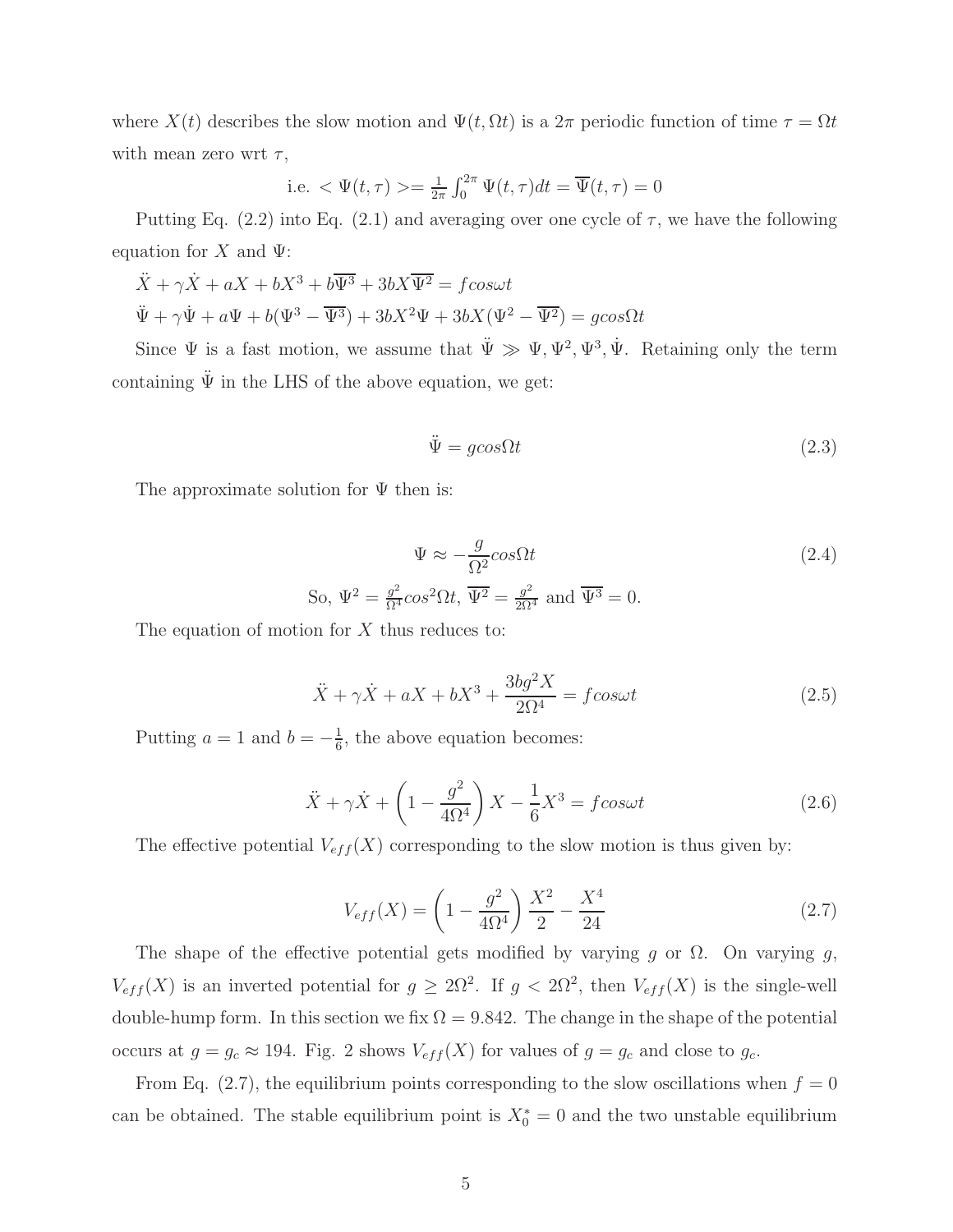

FIG. 2: The figure shows the effective potential  $V_{eff}(X)$  described by Eq.(2.7) with  $\Omega = 9.842$  for the g values as denoted in the graph. Notice the change in the shape of the potential occurring at  $g = g_c \approx 194.$ 

points are  $X^*_{(1,2)} = \pm$ <sup>1</sup>  $6\left(1-\frac{g^2}{4\Omega}\right)$  $\frac{g^2}{4\Omega^4}$ . For this system, motion that is stable is restricted only about the equilibrium point  $X_0^* = 0$ .

Let the deviation about this equilibrium point be denoted by  $Y = X - X_0^*$ . Assuming the deviation to be small (since  $f \ll 1$  and for  $t \to \infty$ ), linearizing Eq. (2.6) we get:

$$
\ddot{Y} + \gamma \dot{Y} + \omega_r^2 Y = f \cos \omega t \tag{2.8}
$$

where,

$$
\omega_r = \sqrt{1 - \frac{g^2}{4\Omega^4}}\tag{2.9}
$$

is the resonant frequency.

On solving Eq. (2.8) by the complex exponential method, we obtained the amplitude of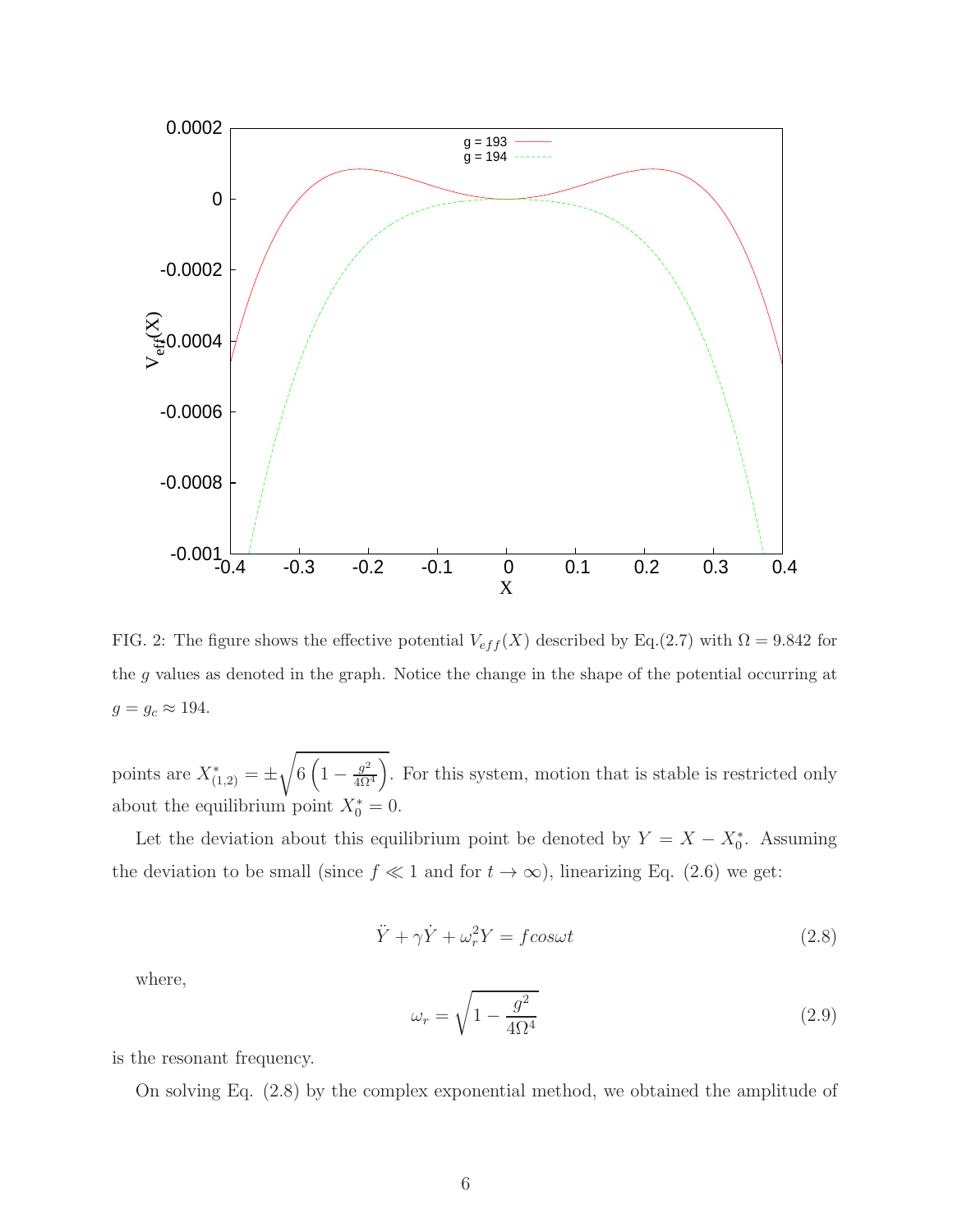the slow oscillation to be

$$
Y_{slow} = \frac{f}{\sqrt{(\omega_r^2 - \omega^2)^2 + \gamma^2 \omega^2}}
$$
(2.10)

The response amplitude Q is the ratio of the amplitude of the slow oscillation to the amplitude  $f$  of the small frequency force. It is independent of  $f$ .

$$
Q = \frac{Y_{slow}}{f} = \frac{1}{\sqrt{S}} = \frac{1}{\sqrt{(\omega_r^2 - \omega^2)^2 + \gamma^2 \omega^2}}
$$
(2.11)

Now,

$$
S = \left(1 - \frac{g^2}{4\Omega^4} - \omega^2\right)^2 + \gamma^2 \omega^2
$$
 (2.12)

When  $S$  is a minimum,  $Q$  is a maximum which corresponds to resonance. Below we find the variation of S when g and  $\omega$  are varied.

(i) The change in  $S$  when  $q$  is varied is

$$
\frac{\partial S}{\partial g} = S_g = \frac{g}{\Omega^4} (\omega^2 + \frac{g^2}{4\Omega^4} - 1)
$$
  
Also, 
$$
\frac{\partial^2 S}{\partial g^2} = S_{gg} = \frac{1}{\Omega^4} \left( \omega^2 + \frac{g^2}{4\Omega^4} - 1 \right) + \frac{g^2}{2\Omega^8}
$$

For minima or maxima,  $S_g = 0$ . This occurs for  $g = 2\Omega^2 \sqrt{1 - \omega^2} = g_m$ . And,  $S_{gg} \big|_{g=g_m} = \frac{2(1-\omega^2)}{\Omega^4} > 0$  provided  $\omega^2 < 1$ . So,

$$
g = g_m = g_{VR} = 2\Omega^2 \sqrt{1 - \omega^2}
$$
 (2.13)

gives the value of g where resonance occurs and is independent of  $\gamma$ .

(ii) Similarly, the change in S when  $\omega$  is varied is

$$
S_{\omega} = 2\omega \left[ \gamma^2 - 2 \left( 1 - \frac{g^2}{4\Omega^4} - \omega^2 \right) \right]
$$

with

$$
\omega_{VR} = \sqrt{1 - \frac{g^2}{4\Omega^4} - \frac{\gamma^2}{2}} = \sqrt{\omega_r^2 - \frac{\gamma^2}{2}}, \qquad \omega_r^2 > \frac{\gamma^2}{2}
$$
 (2.14)

# B. Numerical Results

We solve numerically Eq. (2.1) by using the Heun's method to obtain the trajectories  $x(t)$  for various initial conditions  $x(0) = x(t = 0)$ . At  $t = 0$ , 100 initial positions were taken in equispaced intervals in the range of  $-0.78\pi \leq x(0) < 0.78\pi$  of the SDO potential, each with initial velocity  $v(0) = v(t = 0) = 0$ . A time step of  $\delta t = 0.001$  has been used for the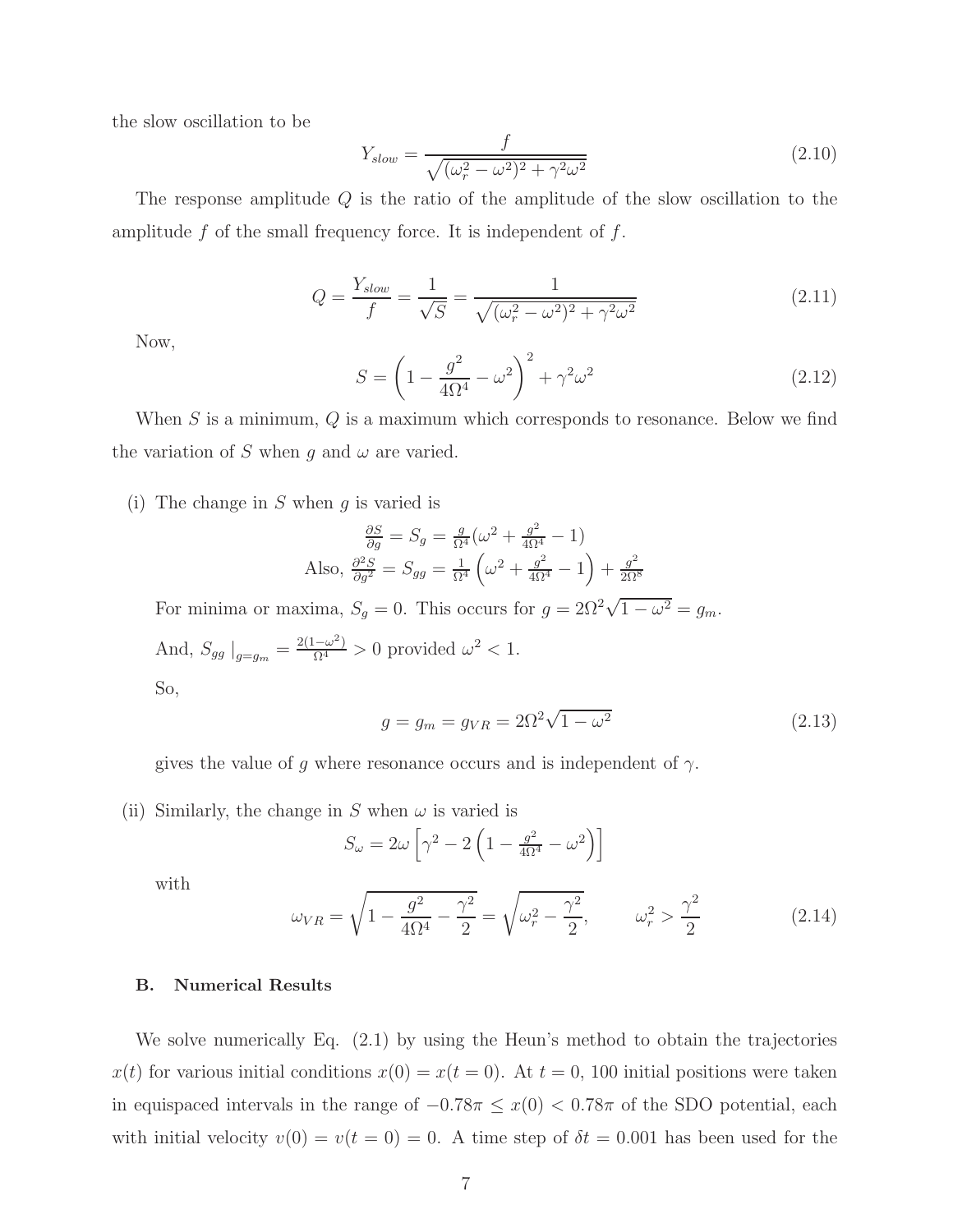

FIG. 3: The figure shows the trajectories  $x(t)$  versus t. The trajectories obtained numerically with initial positions  $x(0)$  as indicated in the graph are plotted in red and black. The trajectory obtained analytically is in pink. The small frequency force  $F(t)$  is in blue. Here,  $f = 0.08, g =$  $85, \Omega = 9.842, \omega = 0.786, \gamma = 0.08.$ 

calculation. In addition to time-averaging, ensemble averaging has also been carried out for the numerical calculation. The reason for this is that although the analytical approximation gives one locked (oscillatory) solution  $x(t)$ , the numerical calculation in addition to the unbound solution also yields two locked solutions in a certain range of the  $(γ - g)$  plane. Fig. 3 shows the oscillatory trajectories  $x(t)$  obtained analytically as well as numerically. The two numerical solutions have distinct amplitudes and phases with respect to the small frequency force. Due to the action of the two forcing frequencies, modulation of  $x(t)$  is observed. The trajectories have a high-frequency component with frequency close to  $\Omega$  and a small-frequency component (envelope) with a frequency close to  $\omega$ . The envelope of one of the numerically calculated trajectory has a smaller amplitude (SA) in comparison to the other trajectory which has a larger amplitude (LA) envelope. In Fig. 3, the SA trajectory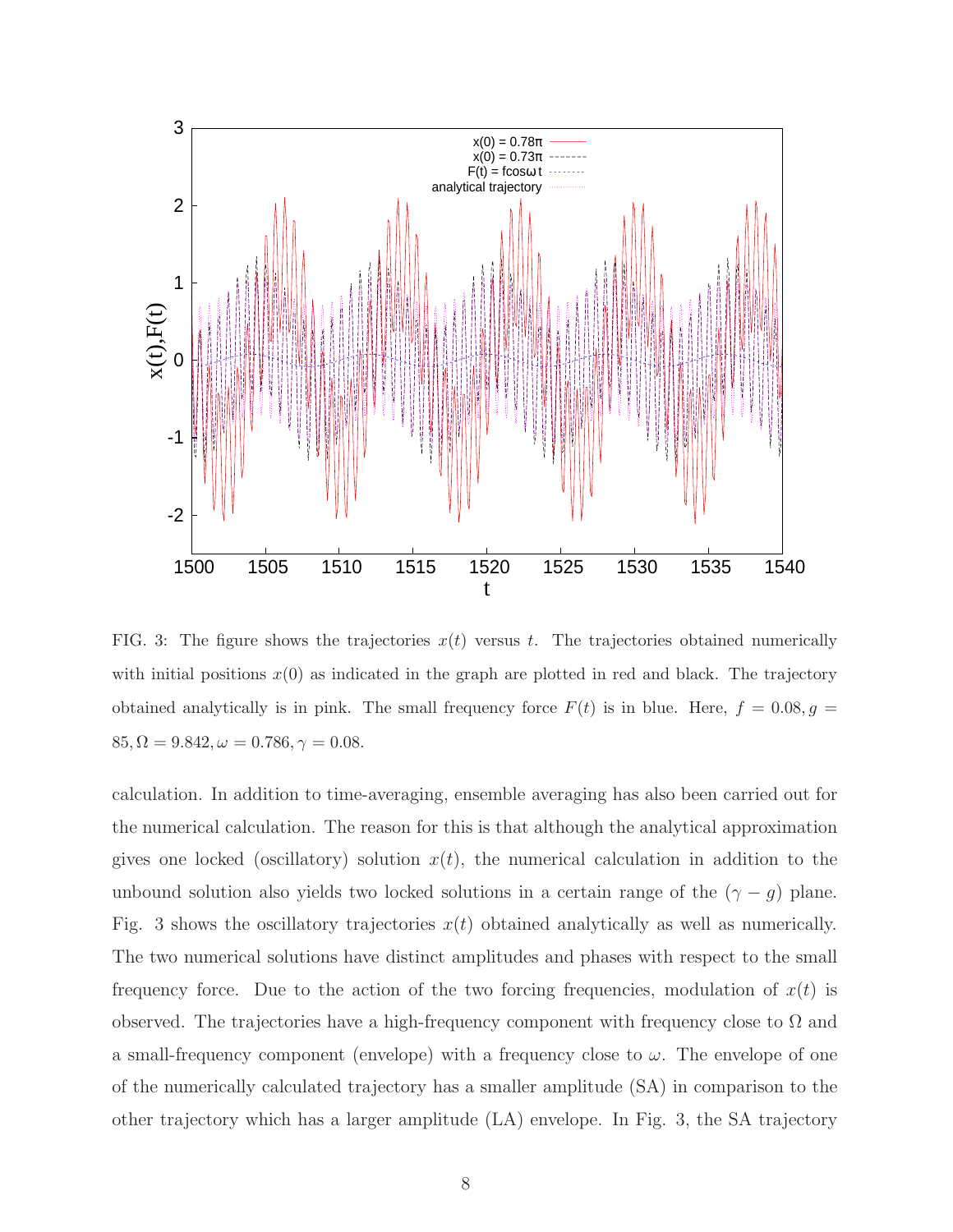is depicted in black while the LA trajectory is depicted in red. From the figure, it is seen that the SA trajectory is nearly in-phase with respect to the small-frequency force  $F(t)$  (in blue) while the LA trajectory is out-of-phase with respect to  $F(t)$ . The trajectory obtained analytically (in pink) closely matches the SA trajectory.

VR is usually quantified by the response amplitude Q of the system at the low-frequency  $\omega$ . It is defined as:

$$
Q = \frac{\sqrt{Q_c^2 + Q_s^2}}{f} \tag{2.15}
$$

where

$$
Q_c = \frac{2}{nT} \int_0^{nT} x(t) \cos\omega t dt
$$
 (2.16)

and

$$
Q_s = \frac{2}{nT} \int_0^{nT} x(t) \sin\omega t dt
$$
\n(2.17)

where,  $n = 1000$  is the total number of periods of the small-frequency force  $F(t)$ , and  $T = \frac{2\pi}{\omega}$  $\frac{2\pi}{\omega}$  is the time-period of  $F(t)$ .

The difference in amplitudes of the SA and LA trajectories result in the difference in their Q values. Fig. 4 shows the Q values for the different initial positions  $x(0)/\pi$  for three values of  $g(= 75, 85, 95)$ , with  $f = 0.08$ ,  $\gamma = 0.08$  and  $\omega = 0.786$ . It can be seen that for  $g = 75$ and  $g = 95$  there is only one value of Q for the different initial positions. For  $g = 75$  the value of Q is smaller in comparison to that of  $g = 95$ . This is so because for the parameters chosen, for  $g = 75$  the locked solutions are in the SA state whereas for  $g = 95$  the locked solutions are in the LA state. For some initial positions, for example  $0.58/\pi$ , the solutions are unbound thus resulting in an undefined Q value and hence are not shown in the figure. For  $g = 85$ , two bands of Q values are obtained which depend upon the initial positions taken. The upper band with  $Q \approx 16$  represents the LA state whereas the lower band with  $Q \approx 6$  represents the SA state.

Fig. 5 shows a more elaborate picture to demonstrate the existence of the two oscillatory states. The variation of Q as g is increased is shown for different  $\gamma$  values with  $f = 0.08$ ,  $\gamma = 0.08$  and  $\omega = 0.786$ . In this figure, we choose 100 initial positions in the range  $-0.78\pi \leq$  $x(0) < 0.78\pi$  and depending upon the initial position taken, the solution can either be in the LA or the SA state with a particular Q value as g is varied. Notice that for  $\gamma = 0.04$ to  $\gamma = 0.10$ , two sets of Q values are obtained. These two sets are not contiguous with one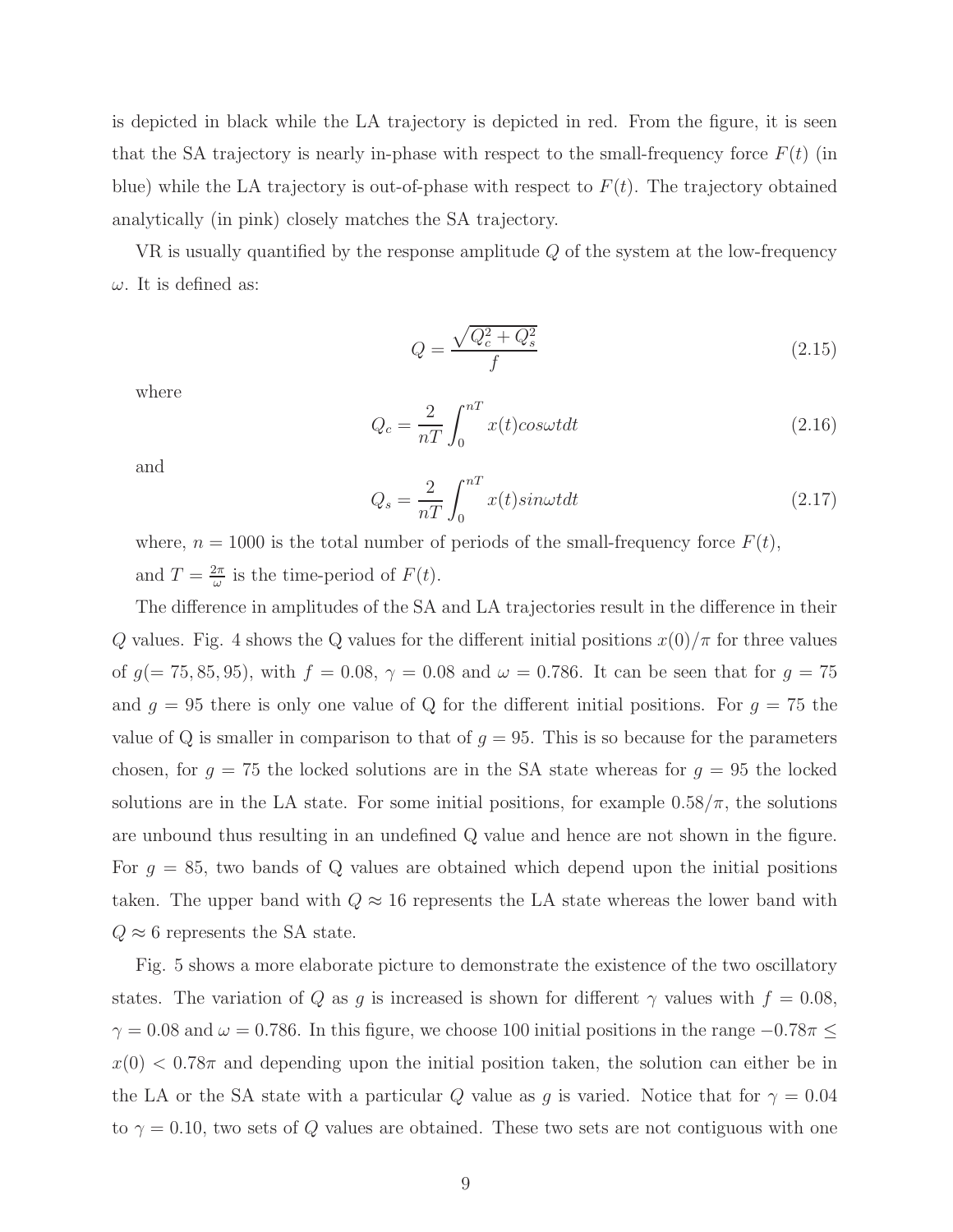

FIG. 4: The figure shows the values of Q for different initial positions. Here,  $f = 0.08$ ,  $\gamma = 0.08$ ,  $\omega = 0.786$ ,  $\Omega = 9.842$  and with g values as indicated in the plot.

another. For example, for  $\gamma = 0.06$ , one set of Q value with  $Q \approx 2.63$  begins at  $g = 0$  and increases upto  $Q \approx 8.67$  as g is increased to  $g \approx 90$ . The other set begins at  $g \approx 35$  with  $Q \approx 21.2$  and decreases to  $Q \approx 1.8$  as g is increased to  $g \approx 193$ . The former set corresponds to the SA state while the latter set corresponds to the LA state. However, for  $\gamma > 0.10$ , only one continuous set of  $Q$  value is obtained as  $q$  is increased from 0.

Beyond  $g \approx 193$ , all the trajectories obtained numerically are unbound. This value of g closely match with the analytical approximation value  $g_c$  where the effective potential  $V_{eff}(X)$  corresponding to the slow motion changes to an inverted potential.

In the inset of Fig. 5 is presented the regions of existence of the two states in the  $(γ - g)$ plane with  $f = 0.08$ ,  $\gamma = 0.08$  and  $\omega = 0.786$ . The region bounded between the filled and open circles and the coordinate axes represent the parameter range where both SA and LA states are found. The region beyond the filled circles but upto  $g \approx g_c$  and upto  $\gamma \approx 0.10$ consists of only LA states and the unbound trajectories. The region to the right of the open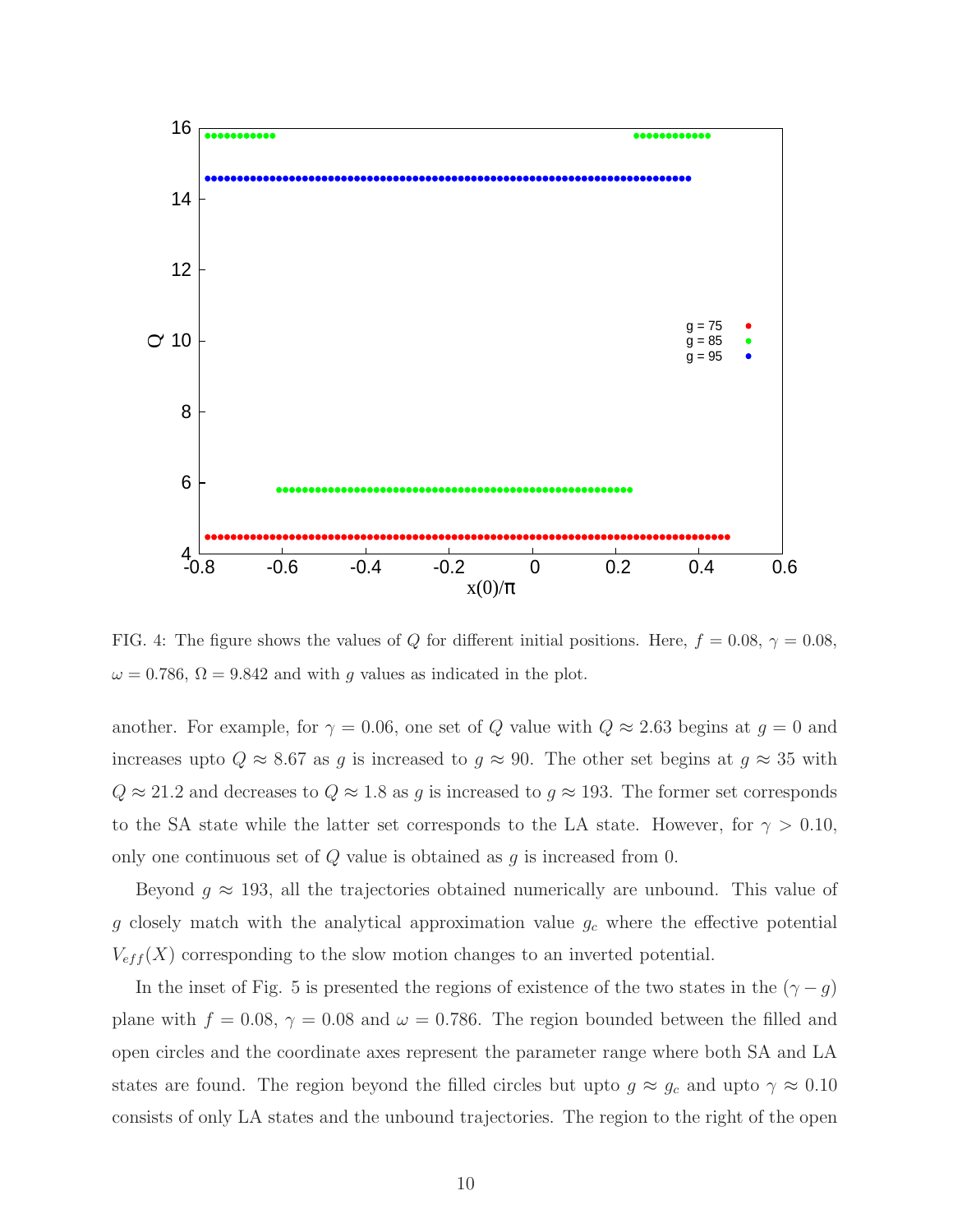

FIG. 5: The figure shows the variation of Q as a function of g for different  $\gamma$  values as indicated in the plot. Here,  $f = 0.08$ ,  $\omega = 0.786$  and  $\Omega = 9.842$ . The inset shows the regions of existence of the SA and LA states in the  $(\gamma - g)$  plane.

circles but upto  $\gamma \approx 0.10$  consists only of the SA states. Beyond  $\gamma \approx 0.10$  but upto  $g \approx g_c$ , is the region where the two states are not distinguishable. This diagram is important in determining which set of parameter range is required to carry out ensemble averaging. For example, if we choose  $\gamma = 0.04$  then ensemble averaging is needed because for this  $\gamma$  value both SA and LA states coexists from  $g = 0$  upto  $g \approx 90$ . However, if we choose  $\gamma > 0.10$ , then ensemble averaging is not necessary because only one set of stable trajectories exists with a single finite Q value.

Figures 6 and 7 are the main results of this section. In fig. 6, we compare the analytical result of the response amplitude  $Q$  as a function of g with the ensemble averaged response amplitude  $\overline{Q}$  obtained numerically for three values of  $\omega = (0.896, 0.786, 0.699)$ . We have taken  $\gamma = 0.08$  and  $f = 0.08$ . The analytical plots have been obtained from Eq. (2.11). As explained earlier,  $\gamma = 0.08$  lies in the coexistence region of the SA and LA states, so for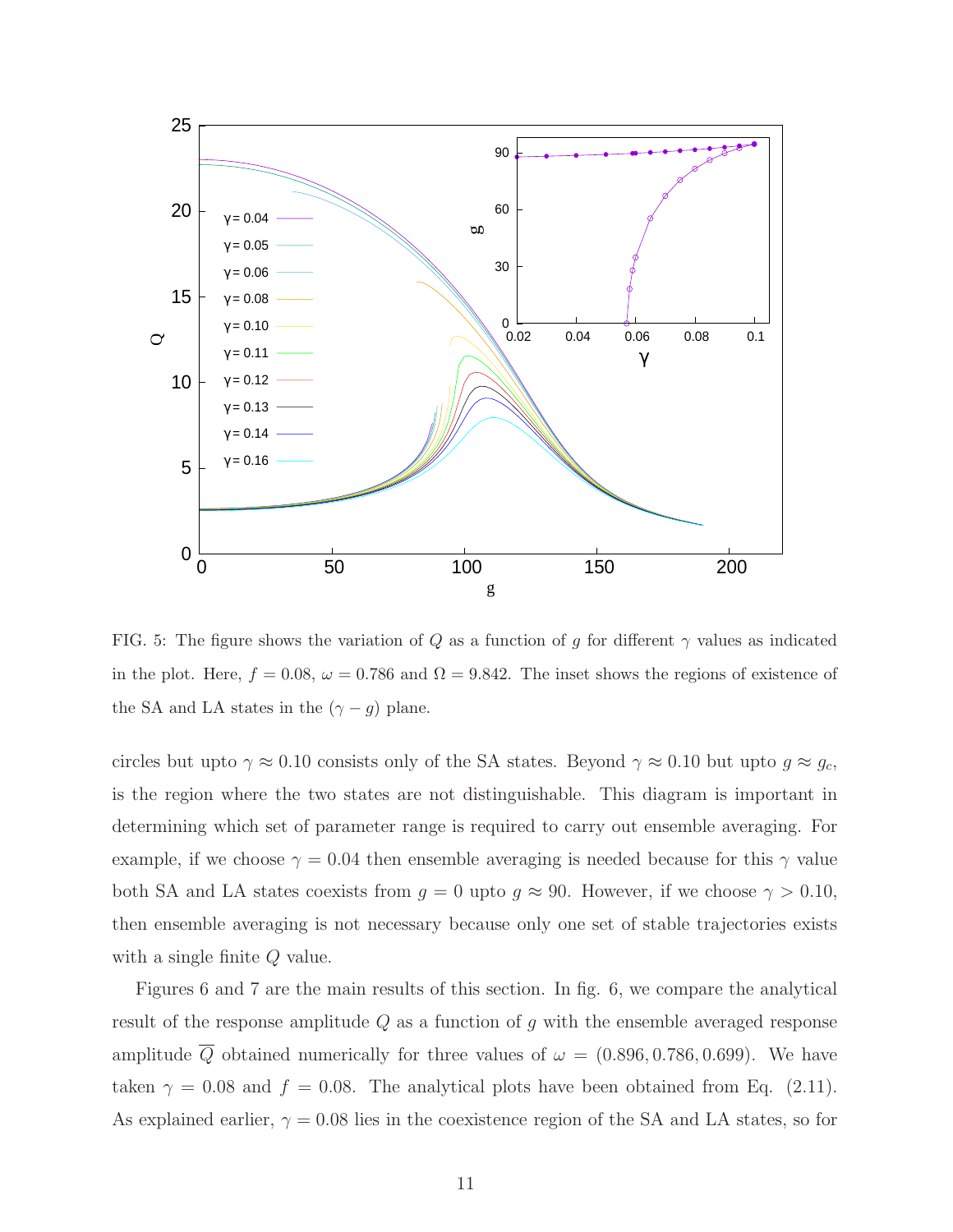

FIG. 6: The figure shows the variation of  $Q$  (obtained analytically) and  $\overline{Q}$  (obtained numerically) as a function of g. The analytical results are shown by thick lines while the numerical results by thin-dotted lines. Here,  $\gamma = 0.08$ ,  $f = 0.08$ ,  $\Omega = 9.842$  for three different  $\omega$  values as indicated in the plot.

the numerical calculation we obtain  $Q$  for each 100 initial positions in the range mentioned before and then average over the ones which give a finite  $Q$  to get  $\overline{Q}$ . In the figure, the analytical results have been plotted with thick lines while the numerical results have been plotted by thin-dotted lines. Although quantitatively the analytical plots do not match the numerical ones but their qualitative features are similar. With an increase in  $g, Q$  rises, peaks and then dips. This peaking behavior of  $Q$  as a function of  $g$  is VR. With a decrease in  $\omega$ , the VR peaks occur at larger g values. For small  $\omega$ , the analytical Q value closely match the numerical one at small and large  $g$  values. It can be seen that the numerical plots appear wiggly as the Q value begins to rise sharply. For example, for  $\omega = 0.786$  the wiggles are not present when  $g \leq 80$  and when  $g > 90$  but appear only when g lies in between the two. Referring to the inset of Fig. 5, it can be seen that when  $g < 80$  only the SA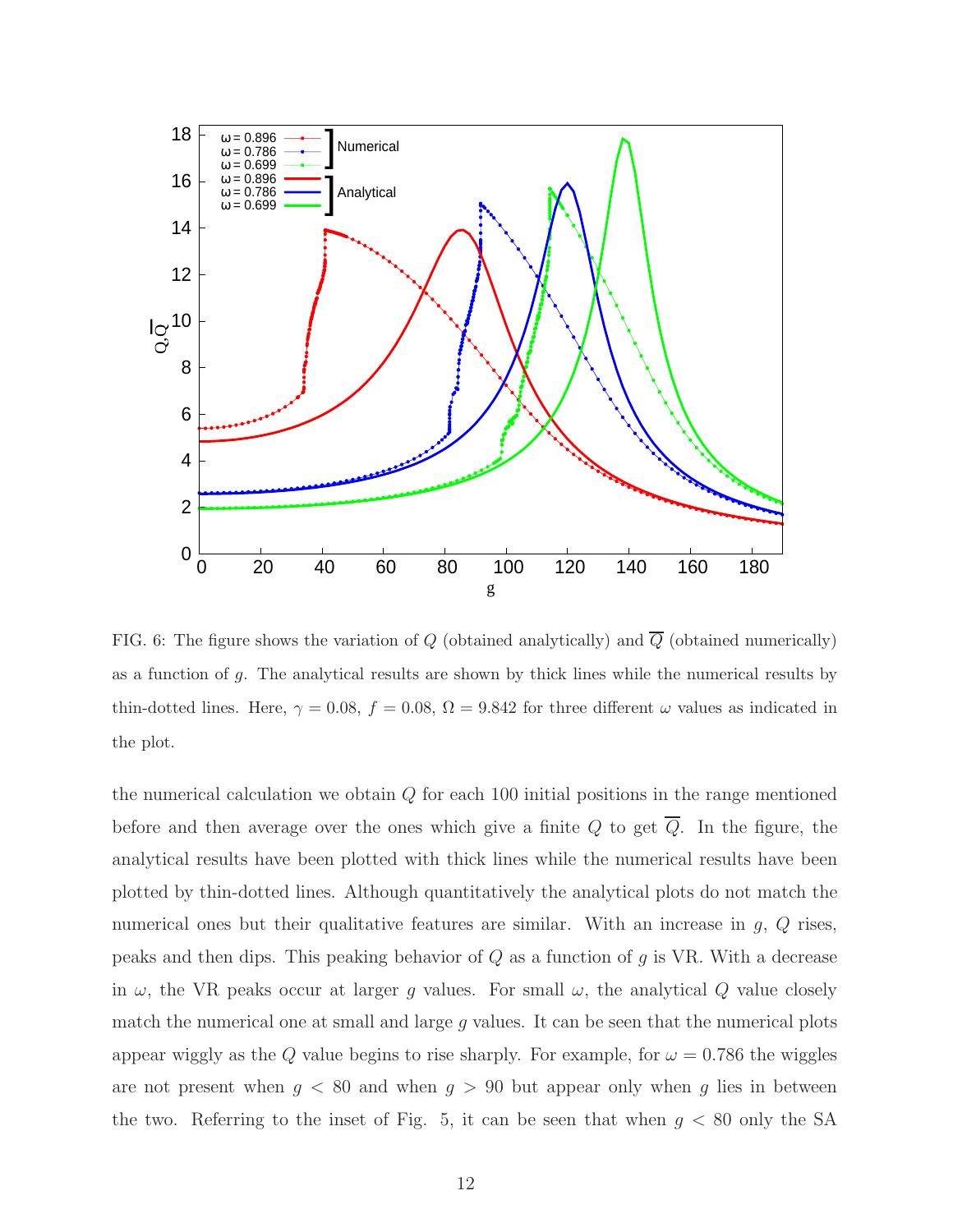state is present and when  $g > 90$  only the LA state is present, in addition to the unbound solutions. However, in  $80 < g < 90$ , both SA and LA states are present and their relative population changes as  $g \to 90$  thus resulting in the wiggles. For  $\omega = 0.896$  the region of coexistence approximately lies in the interval  $34 < g < 40$  and for  $\omega = 0.699$ , the interval is  $98 < g < 114$ .



FIG. 7: The figure shows the variation of Q as a function of g for three  $\gamma$  values as indicated. The analytical results are shown by lines and the numerical results by dots. Here,  $\omega = 0.786$ ,  $\Omega = 9.842$ and  $f = 0.008$ .

In Fig. 7, we chose  $\omega = 0.786$  and  $\gamma = (0.12, 0.13, 0.14)$ . Clearly, as seen in Fig. 5, for these parameters taken only one stable solution is obtained. The variation of  $Q$  as  $g$ is increased shows VR both analytically (by lines) as well as numerically (by dots). In the figure, it is seen that the numerical result closely match the analytical result with  $f = 0.008$ . Notice that with an increase in  $\gamma$  the peak of the Q value decreases. The analytical expression for Q being independent of f shows a maximum at the same g for the three values of  $\gamma$  taken. This is because as seen in Eq. 2.13, the amplitudes  $g = g_{VR}$  of the high frequency force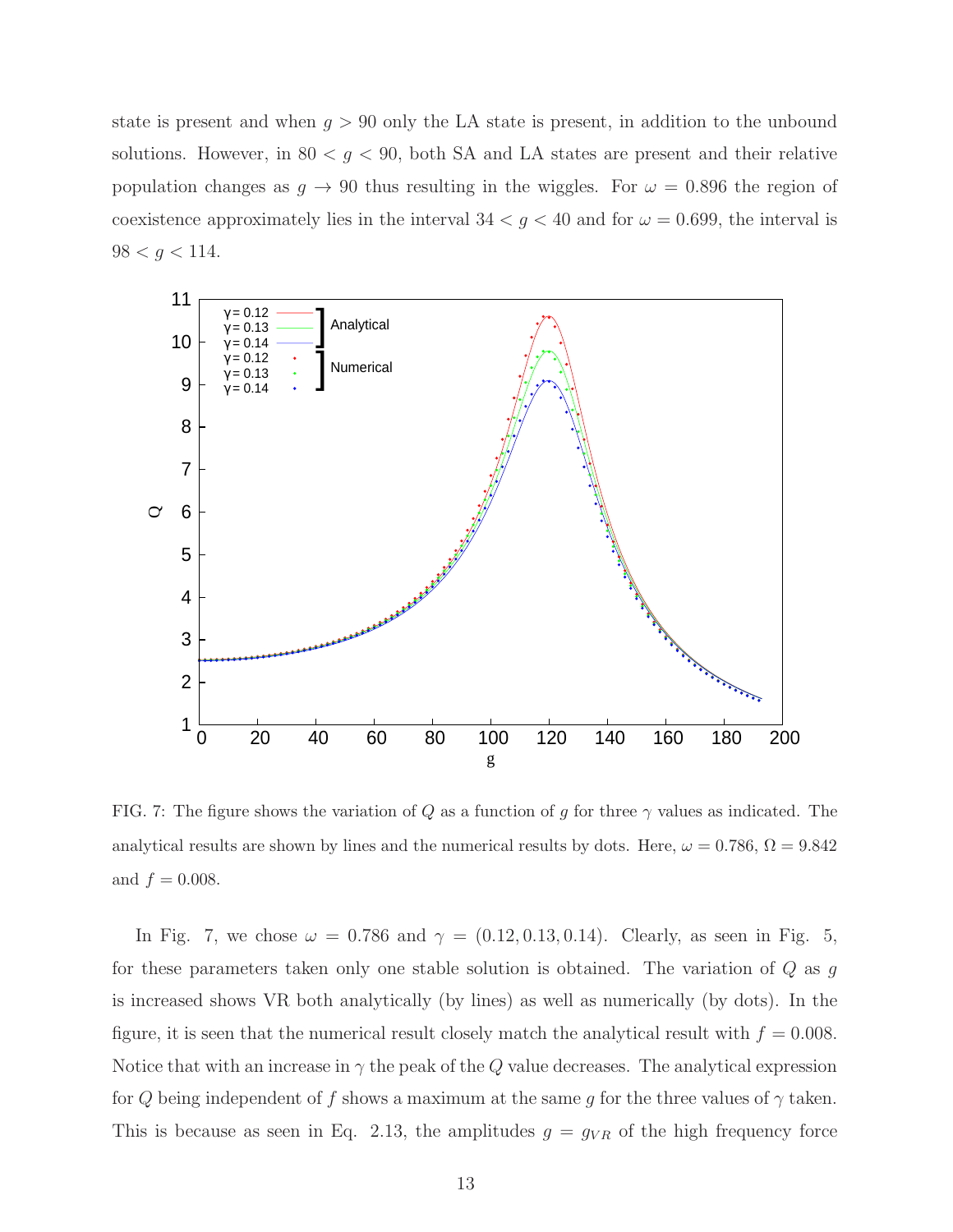

where VR occurs, for fixed  $\omega$  and  $\Omega$ , is independent of  $\gamma$ .

FIG. 8: The figure shows  $g_{VR}$  as a function of  $\omega$ . Here,  $\gamma = 0.07$  and  $f = 0.005$ .

In Fig. 8  $g_{VR}$  is plotted as a function of  $\omega$  both theoretically as well as numerically. The behavior of  $g_{VR}$  shows a monotonic decrease as  $\omega$  is increased. It closely matches the numerical one with parameters  $\gamma = 0.07$ ,  $f = 0.005$  and  $\Omega = 9.842$ .

In addition, VR is obtained for different frequencies  $\omega$  of the low frequency force. Analytically, an expression for these frequencies  $\omega_{VR}$  as a function of g for a constant  $\gamma$  has been obtained in Eq. (2.14). In Fig. 9, Eq. (2.14) is plotted for two values of  $\gamma$  (in lines). It is found that for  $\gamma = 0.08$  and  $\gamma = 1.0$ , the numerical result (in dots) is in agreement with the analytical ones for  $f = 0.005$  and  $f = 0.08$  respectively. The analytical expression for the resonant frequency  $\omega_r$  as a function of g as obtained in Eq. (2.9) is shown as an inset in Fig. 9.  $\omega_r$  decreases monotonically with g and becomes zero at  $g \approx g_c$ .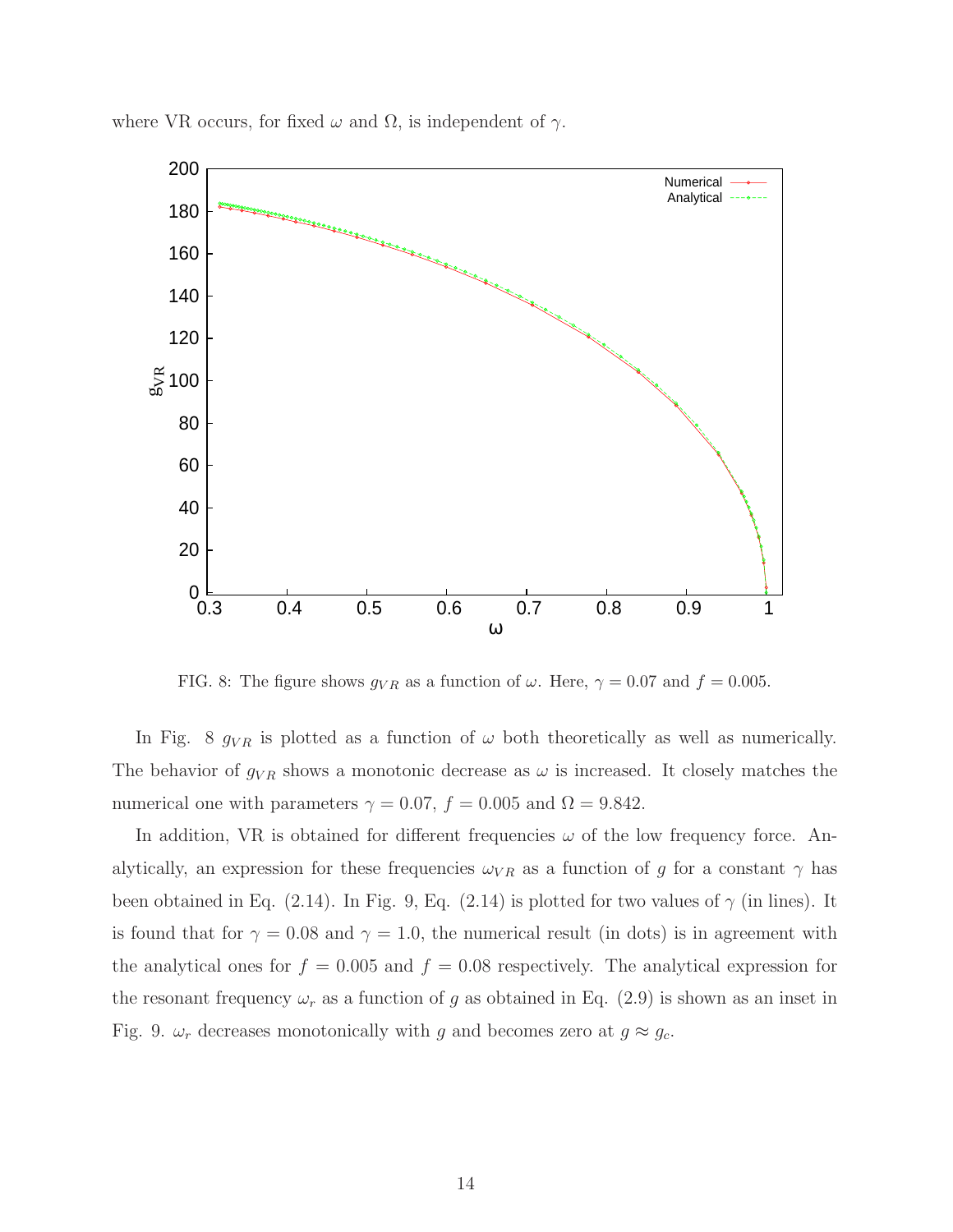

FIG. 9: The figure shows the frequencies  $\omega_{VR}$  of the low frequency force as a function of g. The analytical result and numerical result has been shown for two  $\gamma$  values as indicated in the graph. In the inset is plotted the resonant frequency  $\omega_r$  as obtained analytically as a function of g.

## C. Mechanism of VR: Analytical Explanation

In Fig. 10, the plots marked as  $(a)$ ,  $(c)$ , and  $(d)$  show analytically the phase portrait of the slow motion component X of the system. The figure (a) is for  $\gamma = 0.08$ ,  $f = 0.08$ ,  $\omega = 0.786$ and for three values of  $g = (100, 120, 140)$ . The figure (c) is for  $\gamma = 0.13$ ,  $f = 0.008$ ,  $\omega = 0.786$  and for the same g values. Referring to Fig. 6 and Fig. 7, it is seen analytically that VR occurs for  $\omega = 0.786$  at  $g = g_{VR} \approx 120$ . Notice that the size of the phase portraits as seen in (a) and (c) is maximum when  $g = 120$ . It is specifically this increase in size of the phase portrait at a certain  $g$  value which leads to VR in the underdamped SDO. As  $g > g_{VR}$ , the size of the phase portrait gradually decreases. This trait in the phase portrait is confirmed in (b) where the area A bounded by the phase portrait is obtained as a function of g. In (b) the peaking behavior of A is seen for three values of  $\omega = (0.896, 0.786, 0.699)$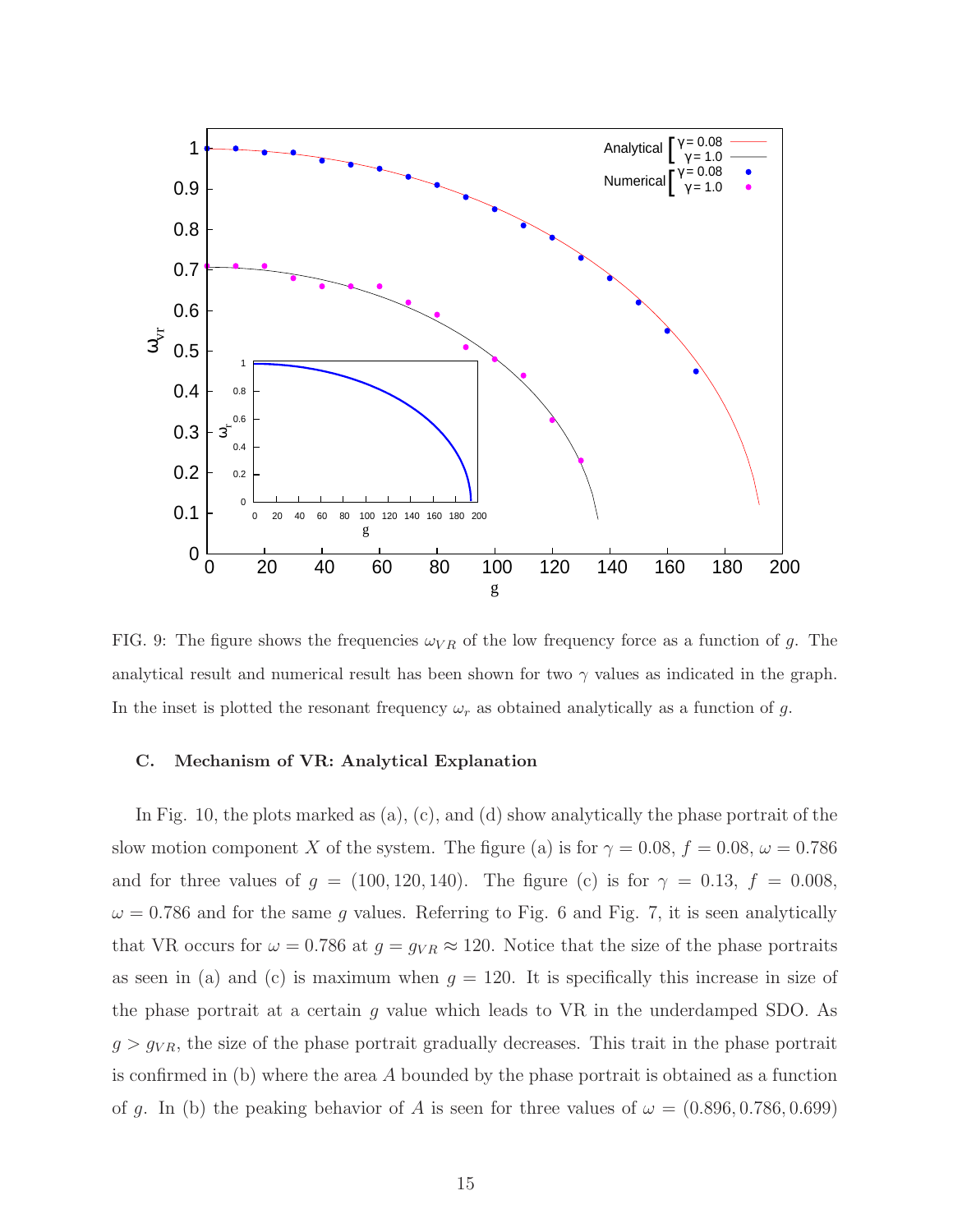with  $\gamma = 0.08$  and  $f = 0.08$ . The peaks of A for the three values of  $\omega$  exactly coincide with the Q peaks as seen in Fig. 6. This means that the area bounded by the phase portrait is a good measure of VR in this system. The figure (d) is for  $g_{VR} \approx g = 120$ ,  $f = 0.008$ ,  $\omega = 0.786$  and for three values of  $\gamma = (0.12, 0.13, 0.14)$ . The size of the phase portrait at VR is largest when the damping of the system is small. Hence in Fig.7 it is seen that the peak of Q value is largest for the smallest  $\gamma$  value.



FIG. 10: The figures marked (a), (c) and (d) shows the phase portrait of the slow motion X of the system as obtained analytically. The figure (a) is for  $\gamma = 0.08$ ,  $f = 0.08$ ,  $\omega = 0.786$  and g values as indicated. The figure (c) is for  $\gamma = 0.13$ ,  $f = 0.008$ ,  $\omega = 0.786$  and g values as indicated. The figure (d) is for  $g = 120$ ,  $f = 0.008$ ,  $\omega = 0.786$  and  $\gamma$  values as indicated. The figure marked (b) shows the area A bounded by the phase portrait as a function of g with  $\gamma = 0.08$ ,  $f = 0.08$  for three  $\omega$  values as indicated. For all the plots  $\Omega = 9.842$ .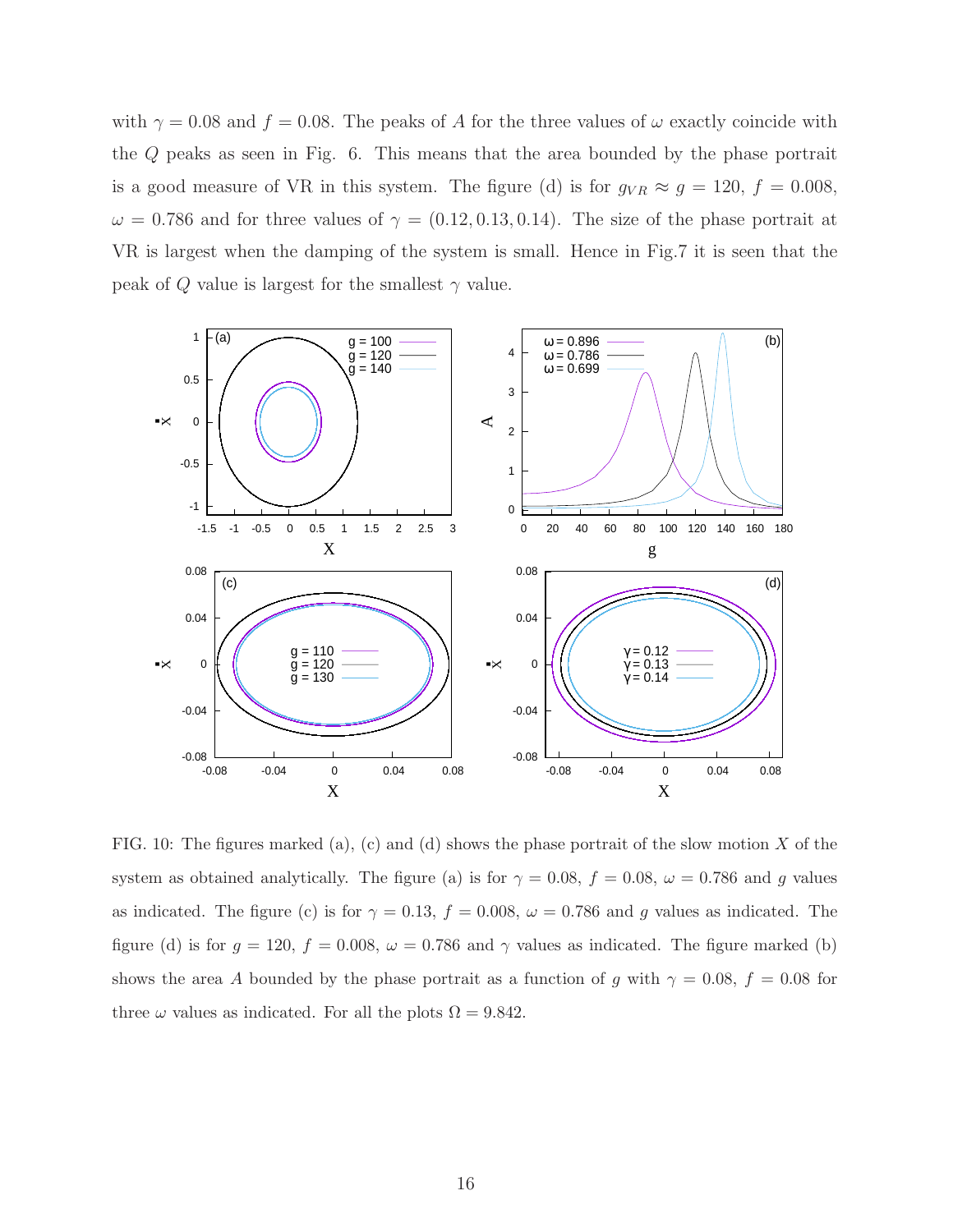### III. THE OVERDAMPED CASE

The equation of motion of the overdamped SDO driven by two periodic forces of frequencies  $\Omega$  and  $\omega$  with amplitudes g and f respectively is given by

$$
\dot{x} + ax + bx^3 = f \cos\omega t + g \cos\Omega t \tag{3.1}
$$

with  $\Omega \gg \omega$ .

#### A. Theoretical description of vibrational resonance

Using the same analytical method as in the underdamped case, we obtain the equations of the fast and slow motions as:

$$
\dot{\psi} = g\cos(\Omega t) \tag{3.2}
$$

and

.

$$
\dot{X} + aX + bX^3 + \frac{3bg^2X}{2\Omega^2} = A\cos\omega t
$$
\n(3.3)

The approximate solution for Eq. (3.2) is

$$
\psi \approx \frac{g}{\Omega} sin \Omega t
$$
\n
$$
\text{So, } \overline{\Psi^2} = \frac{g^2}{2\Omega^2} \text{ and } \overline{\Psi^3} = 0.
$$
\n
$$
(3.4)
$$

Putting the values of  $a = 1$  and  $b = -\frac{1}{6}$  $\frac{1}{6}$  into Eq. (3.3), we get:

$$
\dot{X} + \left(1 - \frac{g^2}{4\Omega^2}\right)X - \frac{1}{6}X^3 = f\cos\omega t\tag{3.5}
$$

The effective potential corresponding to the slow motion is

$$
V_{eff}(X) = -\left(\frac{g^2}{4\Omega^2} - 1\right)\frac{X^2}{2} - \frac{X^4}{4}
$$
\n(3.6)

The stable equilibrium point is  $X_0^* = 0$  and the two unstable equilibrium points are  $X^*_{(1,2)} = \pm$ <sup>1</sup>  $6\left(\frac{g^2}{4\Omega^2}-1\right)$ . For  $g\leq 2\Omega$  the potential is the single-well double-hump form else it is inverted. In this section, we fix  $\Omega = 5$ .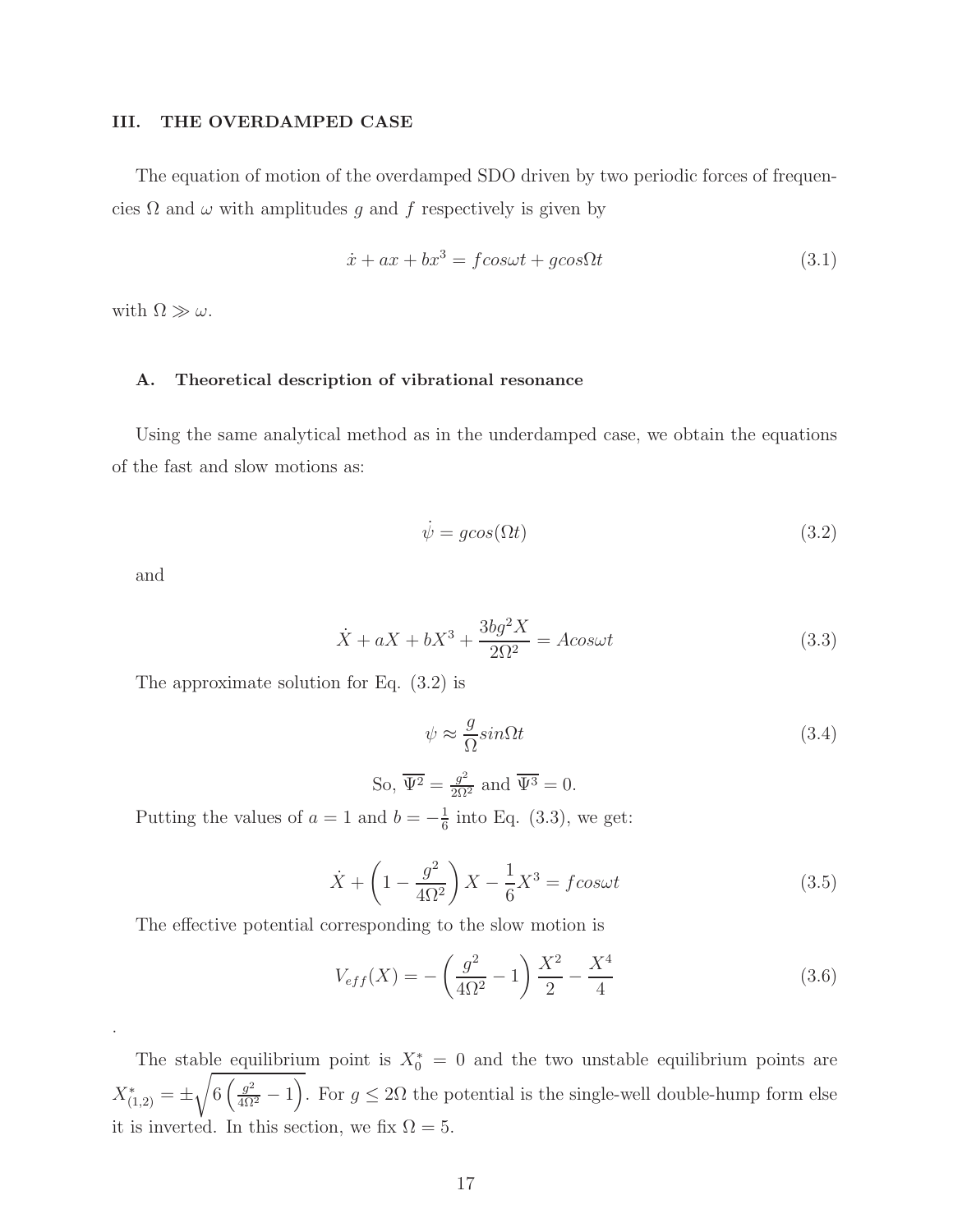The slow motion is stable about the equilibrium point  $X_0^* = 0$ . Denoting the deviation about  $X_0^*$  as  $Y = X - X_0^*$ , and on linearizing Eq. (3.5), we get:

$$
\dot{Y} + \omega_r^2 Y = f \cos \omega t \tag{3.7}
$$

where the resonant frequency is:

$$
\omega_r = \sqrt{1 - \frac{g^2}{4\Omega^2}}\tag{3.8}
$$

On solving Eq. (3.7), we obtain the response amplitude

$$
Q = \frac{1}{\sqrt{\omega_r^4 + \omega^2}}\tag{3.9}
$$

provided  $g < 2Ω$ .



FIG. 11: The figure shows the response amplitude  $Q$  a function of  $g$ . The top figure is obtained from the analytical calculation for different values of  $\omega$  as indicated in the graph. The bottom figure is the one obtained numerically for the same  $\omega$  values. Here,  $f = 0.005$  and  $\Omega = 5$ .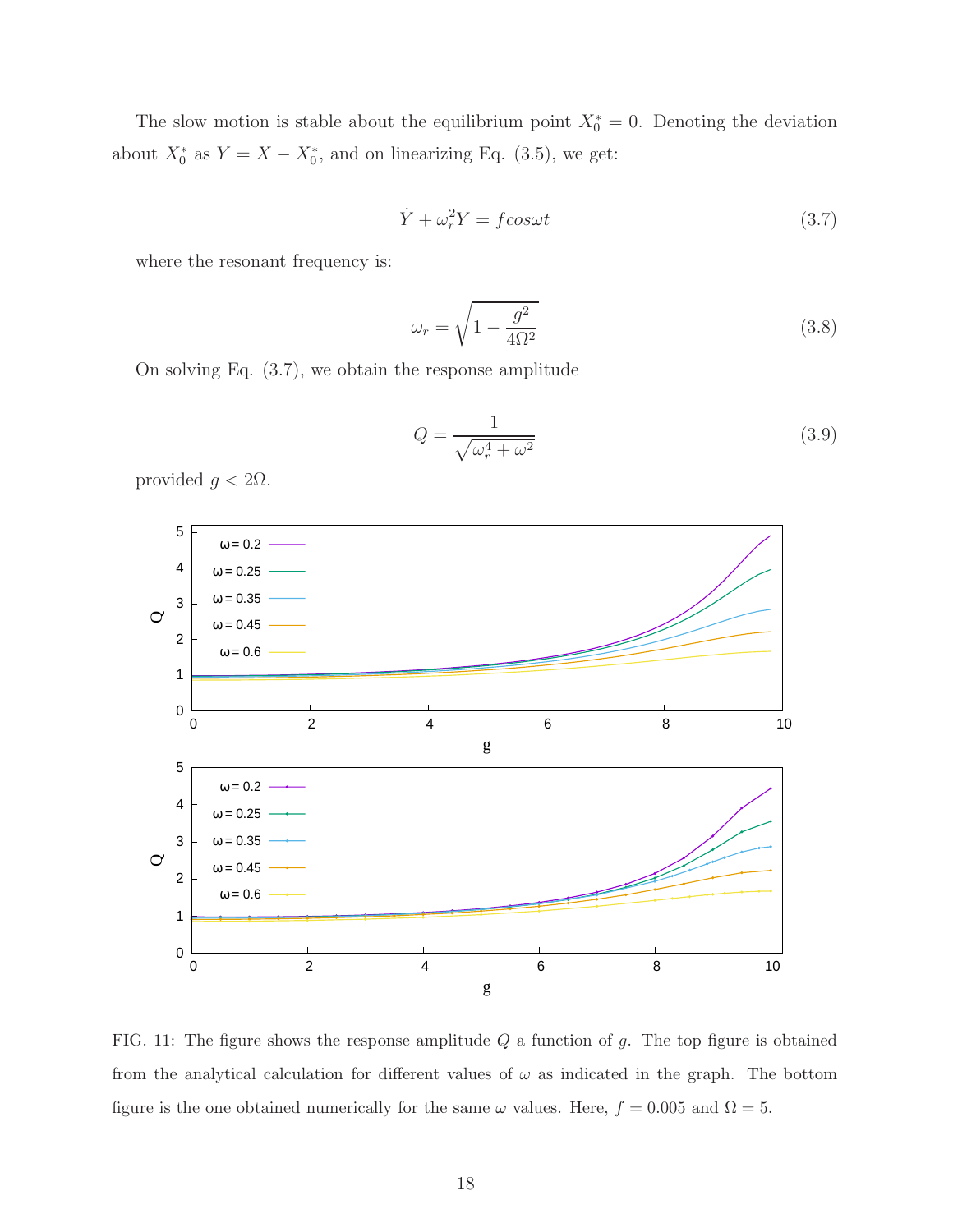#### B. Numerical results

For the overdamped SDO, the numerical result yields only one set of trajectories with finite Q in addition to the unbound solution. We set  $\omega < 1$  with  $f = 0.005$ . The top figure of Fig. 11 shows the variation of Q as a function of g for various values of  $\omega =$  $(0.2, 0.25, 0.35, 0.45, 0.6)$  as obtained analytically. The numerical calculation for the variation of Q as a function of g, for the same values of  $\omega$  as above, is shown in the bottom figure of Fig. 11. It is seen that  $Q$  almost remains constant as  $q$  is increased before increasing monotonically with g for all values of  $\omega$  considered. Beyond  $g > 10$  all trajectories obtained numerically become unbound leading to undefined Q values. This is expected because when  $g > 10$  the effective potential  $V_{eff}(X)$  corresponding to the slow motion changes its form to the inverted potential as shown analytically. For  $\omega \to 1$ , the analytical plots for Q as g is increased is in good agreement with the numerical ones. The slight differences arise when  $\omega \ll 1$  for  $g \to 10$ . Since we observe no peaking of Q as a function of g, we can conclude that VR is not exhibited in the case of the overdamped SDO.

#### IV. CONCLUSIONS

In conclusion, this work is focussed on studying whether VR is exhibited or not in the SDO in both damping regimes - underdamped and overdamped limit. In this study, we adopted numerical procedure as well as a theoretical approach based on the direct separation of motions. This system has been driven by a periodic force of small frequency  $\omega$  and amplitude f and a periodic force of large frequency  $\Omega$  with amplitude g. For both damping regimes, only one oscillatory solution is obtained theoretically. This is because the equation of motion for the slow component has been linearized. As a consequence of this, the resulting equation of motion describes the forced harmonic oscillator potential in the presence of damping hence yielding only one steady state solution.

In the underdamped case, we numerically find the existence of two oscillatory states in a limited range of the  $(\gamma - g)$  plane, where  $\gamma$  is the damping coefficient. This leads to two values of the response amplitude Q. We perform ensemble averaging as well as time averaging in the set of parameters where the two states exist. As  $\gamma$  is increased, only one oscillatory solution is observed for various initial conditions. As a result, only one finite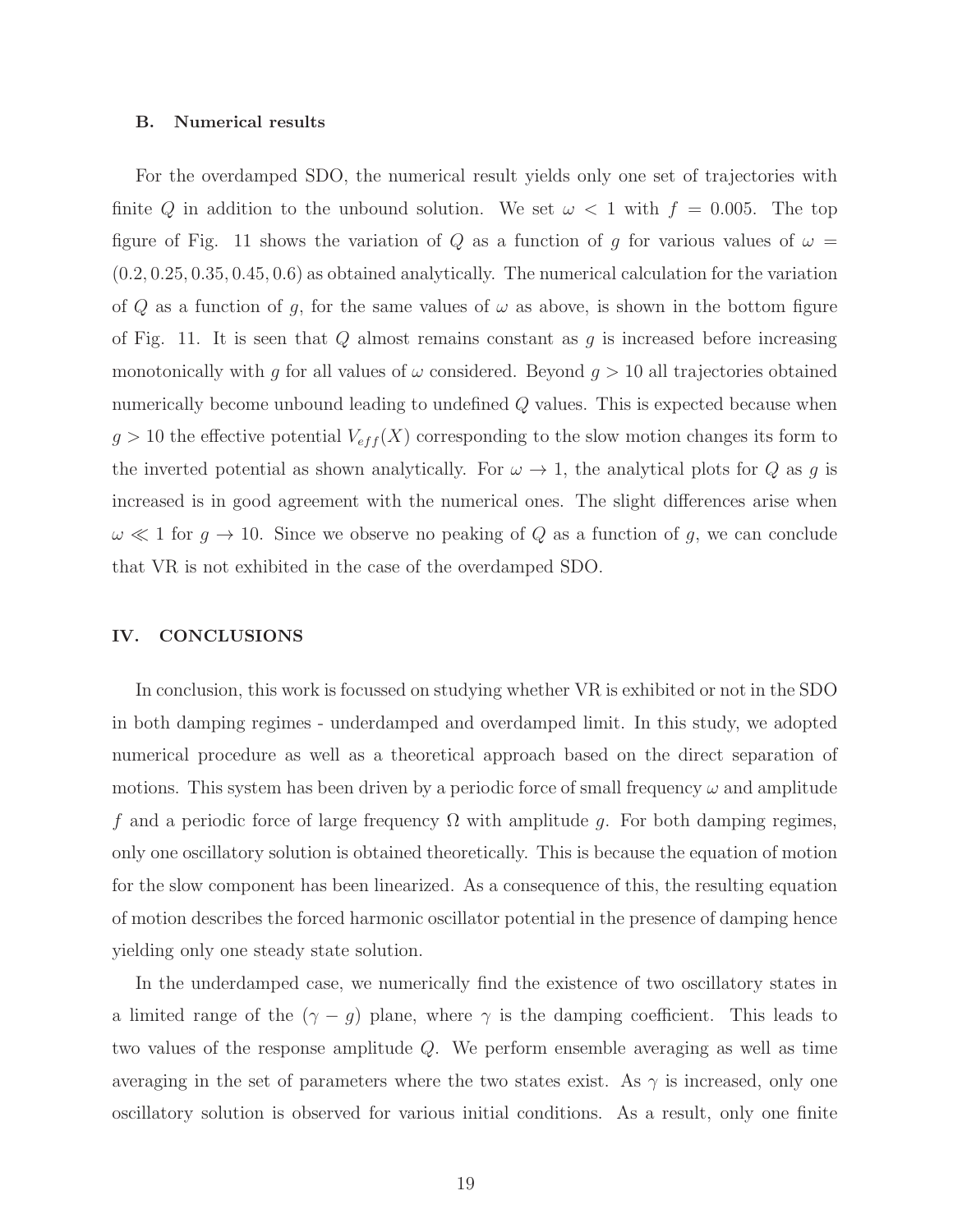Q value is obtained thereby ensemble averaging is not required for such a scenario. We compare the numerically obtained response amplitude as a function of the amplitude of the large frequency force with the one obtained theoretically. We find that VR is observed in the underdamped limit for both the cases discussed above. Analytically, the size of the phase portrait shows peaking behavior at a certain amplitude of the high frequency force. The peak seen in the area bounded by the phase portrait when the amplitude of the high frequency force is varied is a plausible explanation for observing VR. In [\[27\]](#page-20-16), the authors attributed the occurrence of VR in an inhomogeneous medium with periodic dissipation to the monotonic growth of the attractors. We also obtained the values of  $\omega$  and g where VR is found to occur. The values obtained numerically are in good agreement with the theoretical predictions.

In the overdamped limit, only one oscillatory solution is obtained numerically. We do not observe VR in the overdamped SDO system because as  $g$  is increased beyond a certain value, all trajectories obtained numerically become unbound leading to undefined Q value. Theoretically this can be explained because as  $g$  is increased, the resulting effective potential of the slow variable becomes inverted. It may be pointed out that VR is found to occur in a bistable oscillator, as cited in the introduction section, for both limits of damping. The result we obtained for the overdamped SDO shows another difference between the two non-linear oscillators.

- <span id="page-19-0"></span>[1] L. Y. Chew, C. Ting, and C. H. Lai, Phys. Rev. E. 72, 036222, 2005.
- <span id="page-19-1"></span>[2] S. Rajamani, S. Rajasekar, and M. A. F. Sanjuán, Commun. Nonlin. Sci. Num. Sim. 19, 4003, 2014.
- <span id="page-19-2"></span>[3] A. S. Pikovsky and J. Kurths, Phys. Rev. Lett. 78, 775, 1997.
- <span id="page-19-3"></span>[4] L. Gammaitoni, F. Marchesoni, E. Menichella-Saetta, and S. Santucci, Phys. Rev. Let., 62, 4, 1989.
- [5] P. Jung and P. Hanggi, Phys. Rev. A, 44, p. 12, 1991.
- [6] K. Wiesenfeld and F. Moss, Nature 373, 33, 1995.
- [7] M. I. Dykman, D. G. Luchinsky, R. Mannella, P. V. E. Mc-Clintock, N. D. Stein, and N. G. Stocks, Nuovo Cimento D 17, 661, 1995.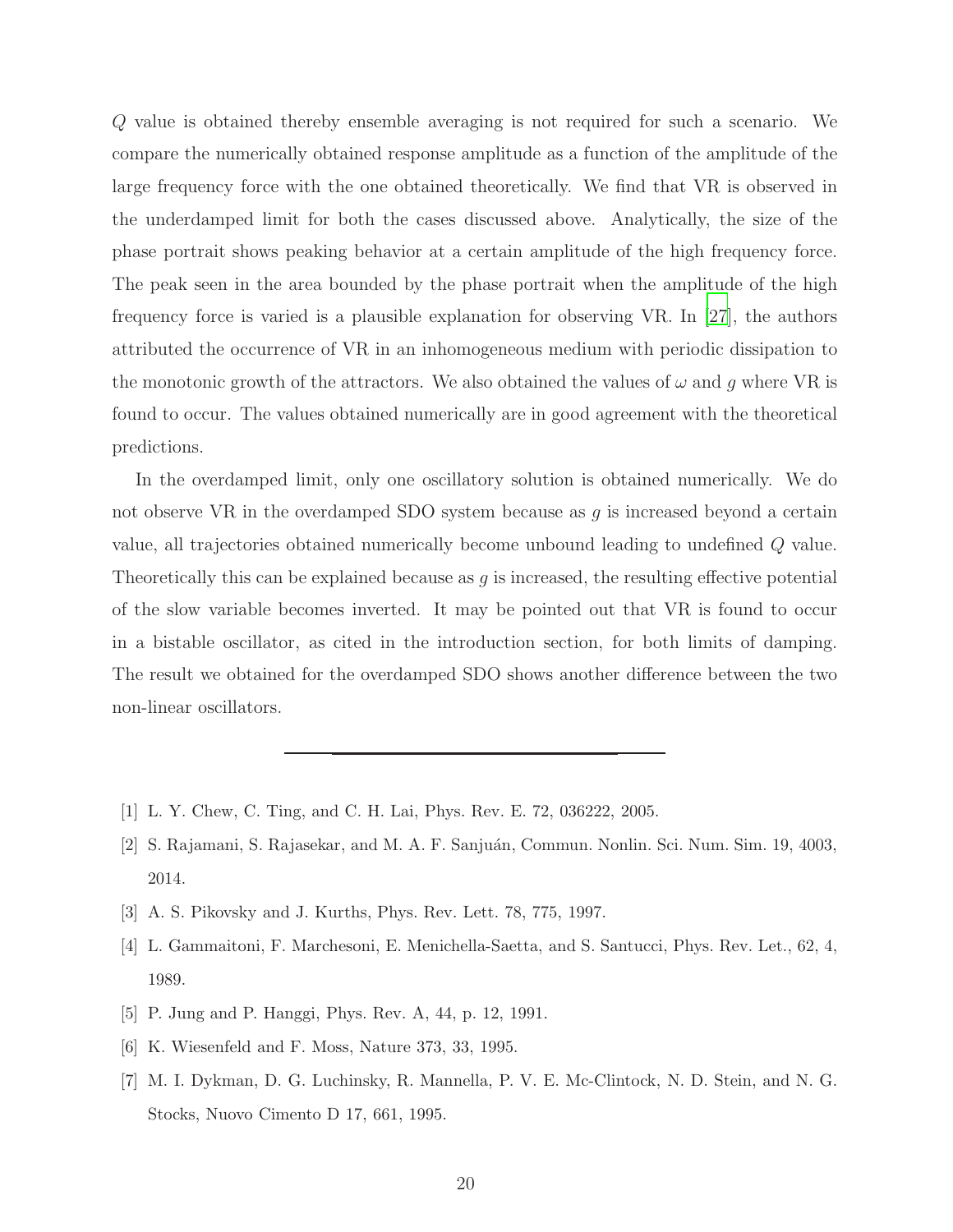- [8] L. Gammaitoni, Phys. Rev. E, 52, 5, 1995.
- [9] A. R. Bulsara and L. Gammaitoni, Phys. Today 49, 39, 1996.
- <span id="page-20-0"></span>[10] J. K. Douglass, L. Wilkens, E. Pantazelou, and F. Moss, Nature (London) 365, 337 (1993).
- [11] D. G. Luchinsky, R. Mannella, P. V. E. McClintock, and N. G. Stocks, IEEE Trans. Circuits Syst. II, Analog Digit. Signal Process., 46, 12151224, 1999.
- <span id="page-20-2"></span><span id="page-20-1"></span>[12] P. S. Landa, and P. V. E. McClintock, J. Phys. A: Math. Gen. 33, 2000.
- [13] J. P. Baltanas, L. Lopez, I. I. Blekhman, P. S. Landa, A. Zaikin, J. Kurths, and M. A. F. Sanjuan, Phys. Rev. E 67, 066119, 2003.
- <span id="page-20-4"></span><span id="page-20-3"></span>[14] M. Gitterman, J. Phys. A: Math. Gen. 34, 2001.
- <span id="page-20-5"></span>[15] E. Ullner, A. Zaikin, J. Garcia-Ojalvo, R. Bascones, and J. Kurths, Phys. Lett. A 312, 2003.
- [16] A. A. Zaikin, L. Lopez, J. P. Baltanas, J. Kurths, and M. A. F. Sanjuan, Phys. Rev. E 66, 011106, 2002.
- <span id="page-20-7"></span><span id="page-20-6"></span>[17] J. Casado-Pascual, and J. P. Baltanas, Phys. Rev. E 69, 046108, 2004.
- [18] S. Jeyakumari, V. Chinnathambi, S. Rajasekhar, and M. A. F. Sanjuan, Int. J. Bifurcation and Chaos 21(1), 275, 2011.
- <span id="page-20-8"></span>[19] Ying-mei Qin, Jiang Wang, Cong Men, Bin Deng, and Xi-li Wei, Int. J. Bifurcation and Chaos 21, 023133, 2011.
- <span id="page-20-9"></span>[20] J. H. Yang, and X. B. Liu, Chaos 20, 033124, 2010.
- <span id="page-20-10"></span>[21] S. Rajasekar, K. Abirami, and M. A. F. Sanjuan, Chaos 21, 033106, 2011.
- <span id="page-20-12"></span><span id="page-20-11"></span>[22] J. Yang, and H. Zhu, Chaos 22, 013112, 2012.
- [23] S. Jeyakumari, V. Chinnathambi, S. Rajasekhar, and M. A. F. Sanjuan, Chaos 19, 043128, 2009.
- <span id="page-20-13"></span>[24] U. E. Vincent, T. O. Roy-Layinde, O. O. Popoola, P. O. Adesina, and P. V. E. McClintock, Phys. Rev. E 98, 062203, 2018.
- <span id="page-20-14"></span>[25] V. N. Chizhevsky, and Giovanni Giacomelli, Phys. Rev. E 73, 022103, 2006.
- <span id="page-20-15"></span>[26] T. O. Roy-Layinde, J. A. Laoye, O. O. Popoola, and U. E. Vincent, Chaos 26, 093117, 2016.
- <span id="page-20-16"></span>[27] T. O. Roy-Layinde, J. A. Laoye, O. O. Popoola, U. E. Vincent, and P. V. E. McClintock, Phys. Rev. E 96, 032209, 2017.
- <span id="page-20-17"></span>[28] Ying-mei Qin, Chunxiao Han, Yanqiu Che and Jia Zhao, Cognitive Neurodynamics, Vol. 12, 2018.
- <span id="page-20-18"></span>[29] Somnath Roy, Debapriya Das, and Dhruba Banerjee, International Journal of Non-Linear